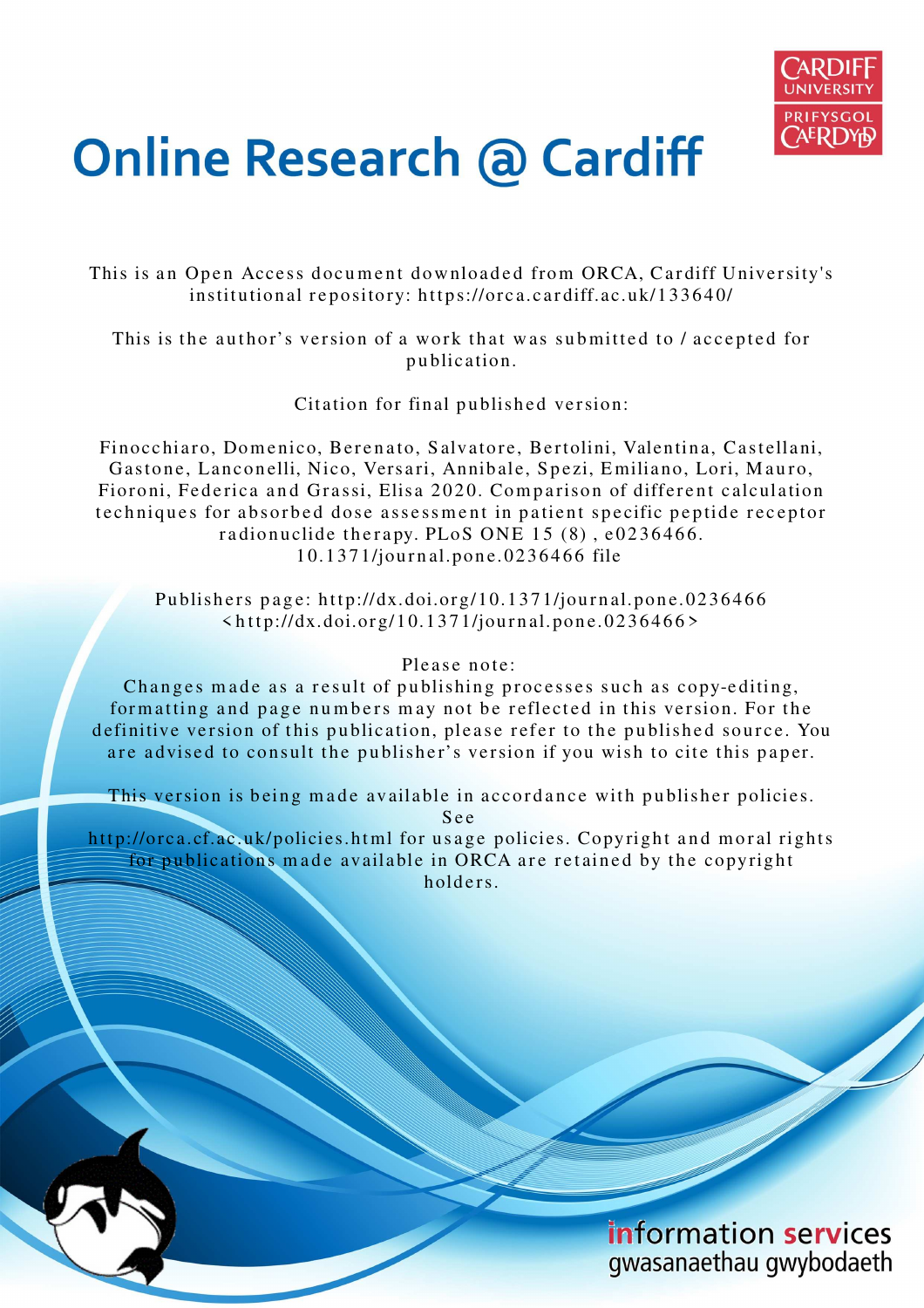# Comparison of different calculation techniques for absorbed dose assessment in patient specific peptide receptor radionuclide therapy

Domenico Finocchiaro <sup>1,2</sup>, Salvatore Berenato<sup>3</sup>, Valentina Bertolini<sup>1</sup>, Gastone Castellani<sup>2</sup>, Nico Lanconelli<sup>2</sup>, Annibale Versari<sup>4</sup>, Emiliano Spezi<sup>3,5</sup>, Mauro Iori<sup>1</sup>, Federica Fioroni<sup>1\*</sup>, Elisa Grassi<sup>1</sup>

- 1. Azienda Unità Sanitaria Locale di Reggio Emilia IRCCS, Medical Physics Unit, Reggio Emilia, Italy
- 2. Department of Physics and Astronomy, University of Bologna, Italy
- 3. Department of Medical Physics, Velindre Cancer Centre, Cardiff, UK
- 4. Azienda Unità Sanitaria Locale di Reggio Emilia IRCCS, Nuclear Medicine Unit, Reggio Emilia, Italy
- 5. School of Engineering, Cardiff University, Cardiff, UK

\* Corresponding Author E-mail: [federica.fioroni@ausl.re.it](mailto:federica.fioroni@ausl.re.it) (FF)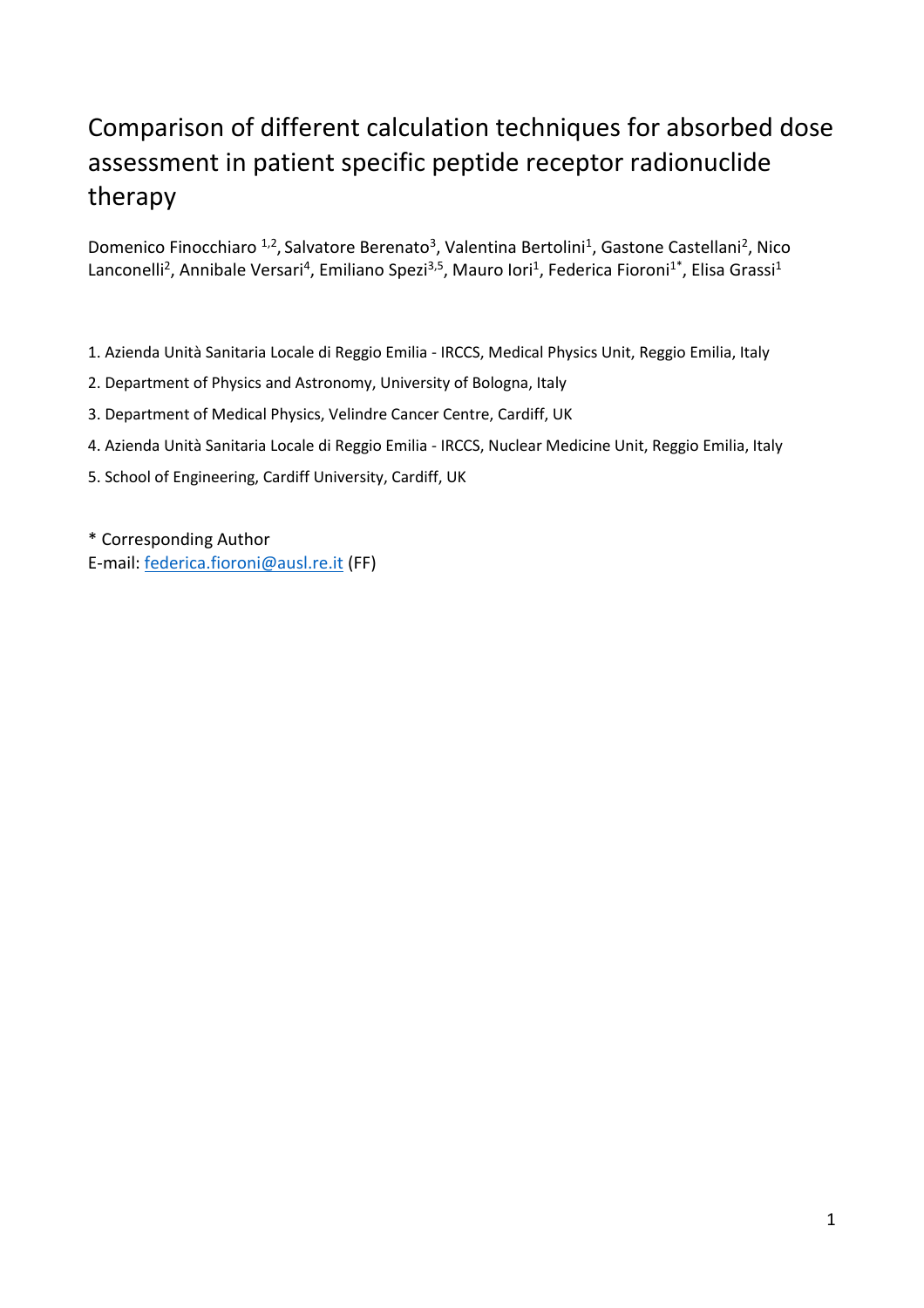# **Abstract**

**Aim:** the present work concerns the comparison of the performances of three systems for dosimetry in RPT that use different techniques for absorbed dose calculation (organ-level dosimetry, voxel-level dose kernel convolution and Monte Carlo simulations). The aim was to assess the importance of the choice of the most adequate calculation modality, providing recommendations about the choice of the computation tool.

**Methods:** the performances were evaluated both on phantoms and patients in a multi-level approach. Different phantoms filled with a <sup>177</sup>Lu-radioactive solution were used: a homogeneous cylindrical phantom, a phantom with organ-shaped inserts and two cylindrical phantoms with inserts different for shape and volume. A total of 70 patients with NETs treated by PRRT with 177Lu-DOTATOC were retrospectively analysed.

**Results:** the comparisons were performed mainly between the mean values of the absorbed dose in the regions of interest. A general better agreement was obtained between Dose kernel convolution and Monte Carlo simulations results rather than between either of these two and organ-level dosimetry, both for phantoms and patients. Phantoms measurements also showed the discrepancies mainly depend on the geometry of the inserts (e.g. shape and volume). For patients, differences were more pronounced than phantoms and higher inter/intra patient variability was observed.

**Conclusion:** this study suggests that voxel-level techniques for dosimetry calculation are potentially more accurate and personalized than organ-level methods. In particular, a voxelconvolution method provides good results in a short time of calculation, while Monte Carlo based computation should be conducted with very fast calculation systems for a possible use in clinics, despite its intrinsic higher accuracy. Attention to the calculation modality is recommended in case of clinical regions of interest with irregular shape and far from spherical geometry, in which Monte Carlo seems to be more accurate than voxel-convolution methods.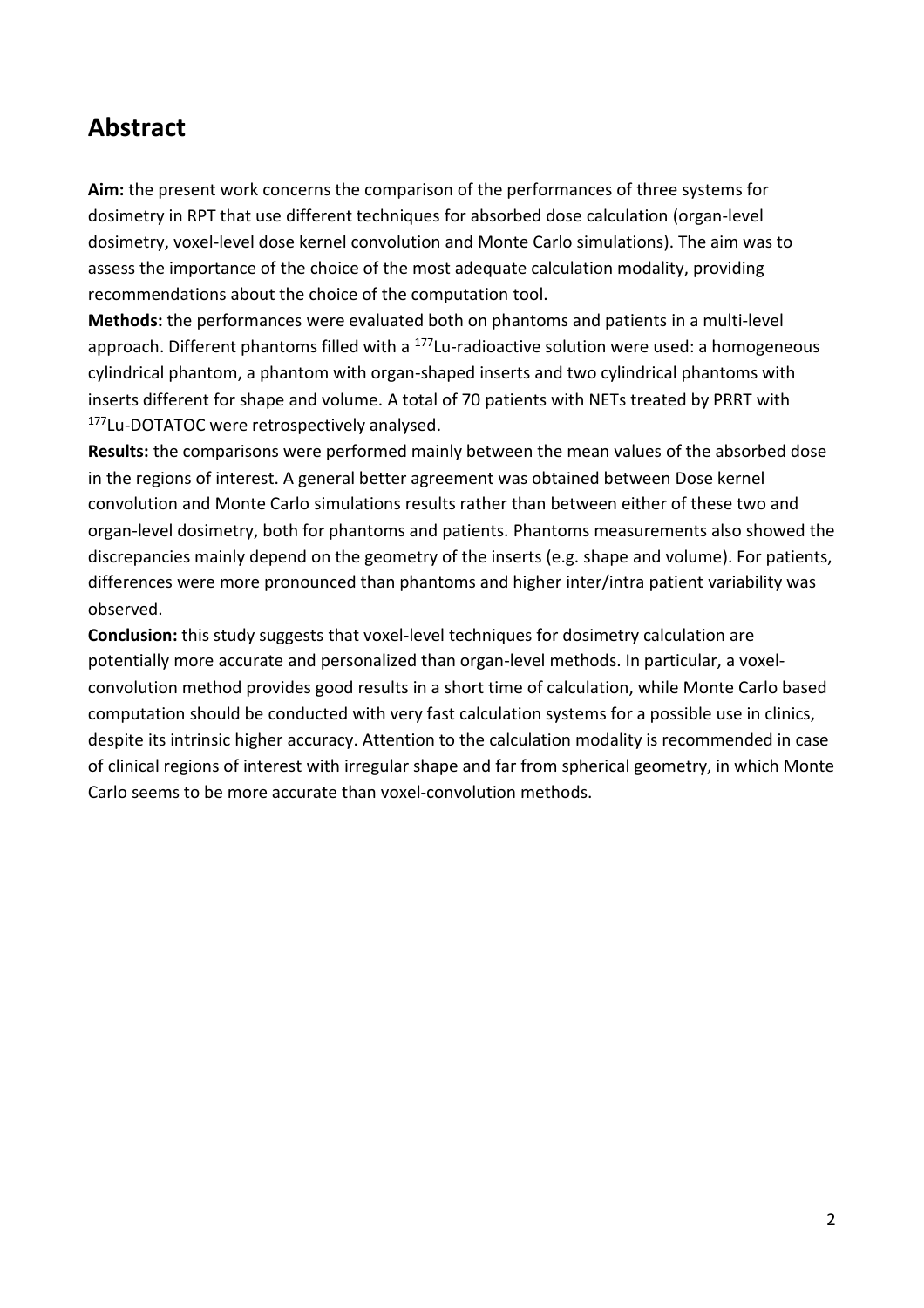# **Introduction**

Radiopharmaceutical therapy (RPT), as defined in ICRP 140 [1], is based on the use of specific pharmaceuticals labelled with radionuclides to deliver a lethal dose of radiation to tumour areas. Radiopharmaceuticals are specifically designed to have high affinity with given tumour sites, so that ionizing radiations, such as particles and photons emitted by the isotopes, may deposit energy inside or close to unhealthy tissues, saving surrounding healthy tissues. This approach produced very encouraging results in the treatment of neuroendocrine tumours (NET) in the last decades, in particular in therapies which make use of somatostatin analogues labelled with 90Y or 177Lu [2], such as the recently registered Lutathera [3]. Different response rates and a large interpatient variability of the outcome were however reported by some authors (e.g. Campana D and Vinjamuri S [4,5]).

The well-established experience with external beam radiation therapy (EBRT) has provided strong evidence that tumour response and normal organ toxicity is related to absorbed doses. For this reason it was supposed that the treatment outcome correlates with the absorbed dose delivered to tumours even in RPT [6,7]. Yet, a dosimetry as more accurate and personalized as possible is needed to this purpose, to provide clinicians with reliable results.

Despite the general demand for a more individualized treatment based on pre-therapeutic dosimetry study in NET, dosimetry is not conducted always in the clinical routine. This is mostly because dosimetry is often considered time consuming (a lot of time required for imaging), expensive (costs for every image scan and every measurement) and sometimes inaccurate (for the lack of standardization and harmonization mainly). At present a standard procedure for calculating the absorbed dose is not well defined for every kind of radionuclide therapy. In relation to NET, the evidence of prolonged survival has been demonstrated only recently [3] in a subgroup of NET. Different methods have been developed to perform dosimetry since its beginnings. Techniques based on standardized reference models were first developed thanks to their simplicity of implementation and have been used for many years. These models assume uniform activity (i.e. homogeneous uptake) in the source regions. However, evidence indicates that deterministic biological effects including tumour response and normal tissue toxicity may not be well predicted by the mean absorbed dose in the region and may be significantly influenced by non-uniform doses [8]. To take into account this aspect, voxel-based techniques were considered, similarly to those which have been also used for decades as standard of care in EBRT [9,10]. Contrary to what happens for EBRT, however, in which plenty of software for therapy planning are available on the market, in RPT only few systems, which are adequate to dosimetry for Peptide Receptor Radionuclide Therapy (PRRT) and which can work with multiple 3D imaging, have been officially released in the last few years [11-13]. For this reason, many dosimetry software and tools are in use worldwide, but only some of them are commercially available. Several of them are homemade tools, which were developed before the commercial software were finalized [14-20] and have been fully customized by clinical users in the meantime.

At present standardization and harmonization of the calculation systems are important. Therefore, it is essential to compare the various results obtained with the most advanced existing home-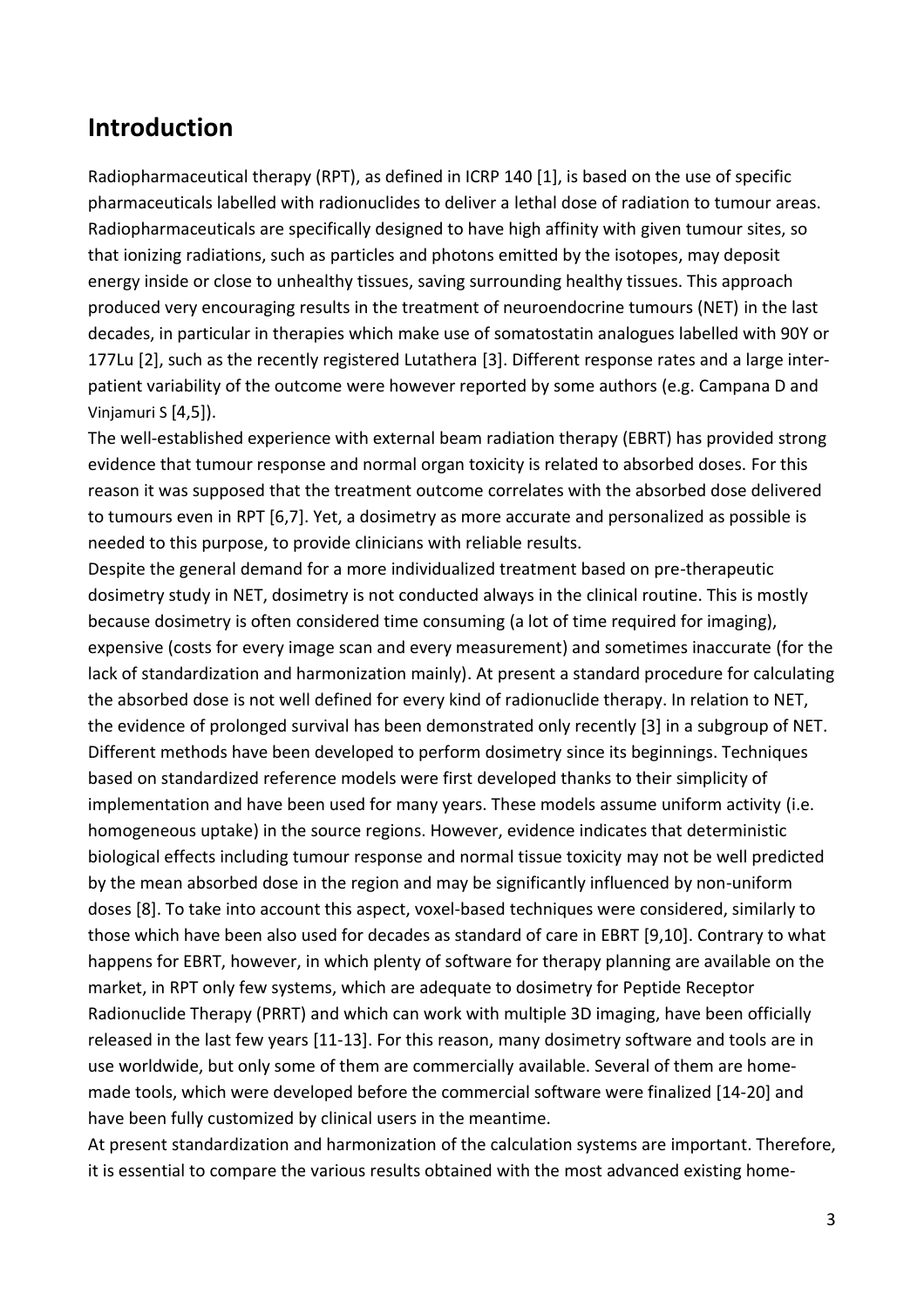made/commercial software and other less advanced still used worldwide methods. Yet, both categories should be tested on a larger sample of cases than ever done before. These tests should provide an example of the most accurate methodology for 3D dosimetry in RPT, thanks to the gained experience in the last decades, giving recommendations about the appropriate use and the limitations of each method.

A few studies presenting some comparisons have already been published [18-20]. However, these works either did not report dosimetry studies performed completely at the voxel level [18], or considered a limited number of clinical cases [19], or showed a comparison based on the dose factors and not based on absorbed doses [20]. Therefore, more studies are needed to fully evaluate calculation performances in clinically relevant conditions, considering a high number of cases.

In this context, the main objective of the present work is to compare different modalities for absorbed dose calculation, to point out the pros and the cons in each modality, and to provide recommendations about the choice of the most adequate computation technique for the single clinical or research centres approaching the methodology. The modalities here considered include the most used techniques in this field worldwide, ranging from the less advanced and less personalised, to the most accurate and patient specific.

The considered modalities listed in growing complexity are: organ level dosimetry based on standardized reference models (such as OLINDA version 1.1 [21], which has been used for decades before the recent release of the new updated commercial version OLINDA version 2 [22]), voxellevel dosimetry based on dose kernel convolution (VoxelMed2.0 [23]), and voxel level dosimetry based on Monte Carlo (MC) simulations (RAYDOSE [24]). OLINDA1.1 was chosen because it is still widely used for RPT dosimetry. VoxelMed2.0 was chosen because it was designed to achieve a good compromise between calculation accuracy and easy applicability in clinical practice. RAYDOSE was considered because MC techniques are considered to provide the most accurate approach to dose estimate [25].

The comparison was performed on 3D images of specifically designed phantoms and on multiple 3D dataset of images of a high number of clinical cases. This multi-approach method based both on phantoms and patients allowed to investigate the differences of performance between the calculation modalities (depending on the shape and the volume of the activity distribution) and to provide a valuable comparison based on a conspicuous number of clinical cases.

# **Materials and methods**

This study involves human partecipants. All partecipants were enrolled in a clinical trial (EUDRACT 2013-002605-65) at Azienda USL-IRCCS of Reggio Emilia (Italy) The study was approved by the ethics committee of Azienda USL-IRCCS of Reggio Emilia (Italy) and each patient gave written informed consent for the study conduction.

The following sections describe in detail the specific phantoms, the image set, the software and the data elaboration approach.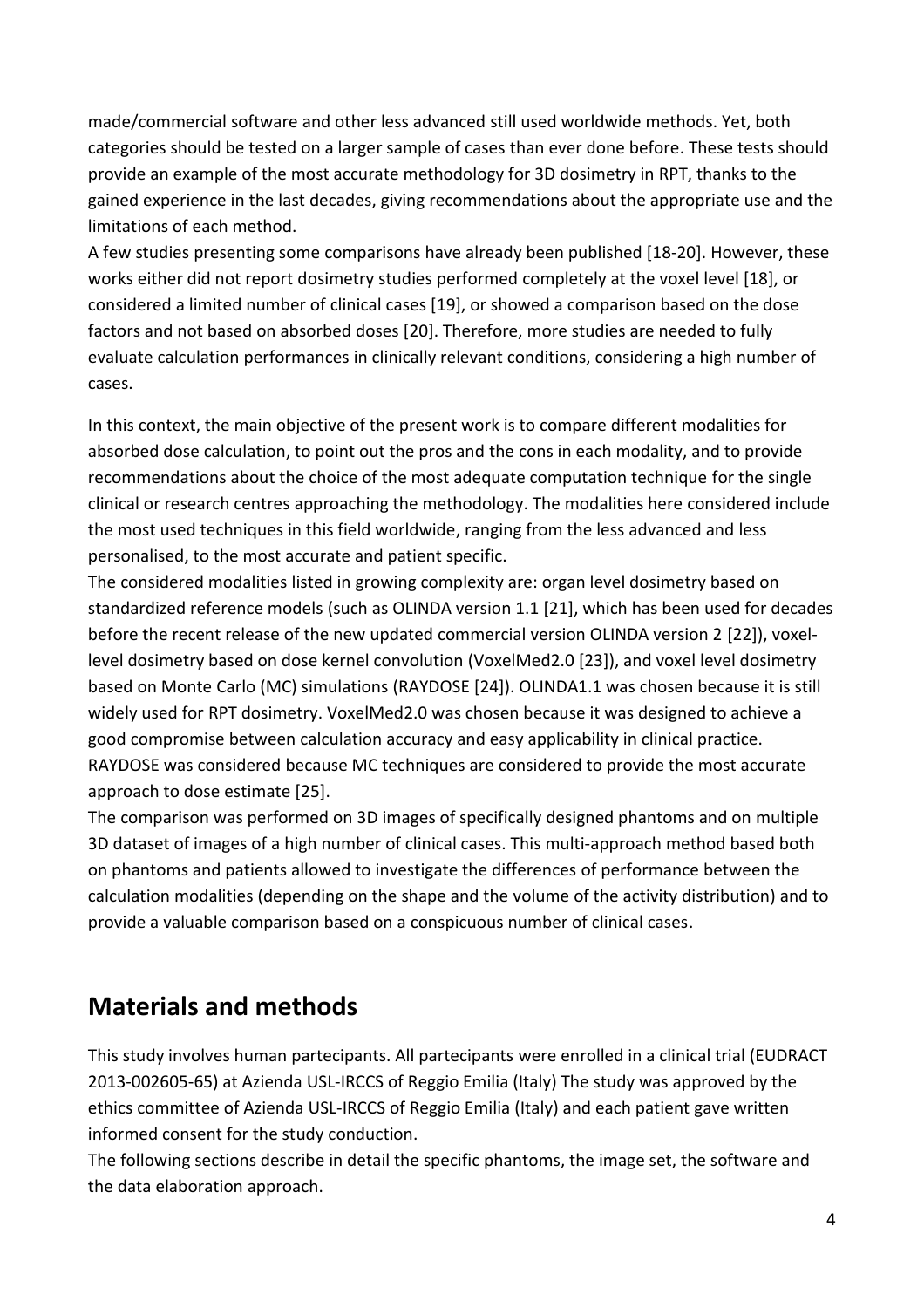# **Preparation of phantoms**

Three different phantoms filled with <sup>177</sup>Lu radio-labelled peptides left-over from the clinical application were used:

- − a 'Cylindrical phantom' filled with a homogeneous radioactive solution (Jaszczak, Data Spectrum Corporation; USA) shown in Fig 1a. Details are included in Table 1.
- − a cylindrical phantom and a set of 11 fillable plastic inserts arranged in two different configurations, to originate a couple of 'Geometrical phantoms'. The inserts, different for shape (toroidal, pear-shaped, tubular and ellipsoidal) and volume, are depicted in Fig 1c. Inserts take the name from the shape and the equivalent diameter (i.e. the diameter for a sphere with the same volume), as shown in Table 2. Each insert was filled with the same activity concentration and placed in a non-radioactive water background. Details of volume and activity concentration are shown in Table 1.
- an 'Anthropomorphic phantom' with organ shaped inserts (Liqui-Phill, The Phantom Laboratory, Greenwich, NY) shown in Fig 1b. Details are included in Table 1. Every insert was filled with an activity concentration typical of real organs in clinical cases, and placed in a radioactive water background.

To accurately measure the volumes, the weight of the phantoms and of the inserts (before and after refilling) was taken with a calibrated scale. The density of the water-based solution was of 1g/ml. HCl (0.1 M) was used as a carrier solution to prevent radioactive  $177$ Lu deposition on the phantom walls and to guarantee a homogenous radionuclide solution.

Every phantom was scanned once and the time-activity curve was generated using the physical decay of the isotope. All specific data regarding the volumes of inserts and phantoms, and the activity used are reported in Table 1.

**Fig 1. CT scans of phantoms used in this study.** (a) Cylindrical phantom. (b) Anthropomorphic phantom. (c) Inserts with different shapes placed in the Geometrical phantom.

| Phantom     | Phantom<br>volume<br>(m <sub>l</sub> ) | Insert name | <b>Insert</b><br>volume (ml) | Insert activity<br>concentration<br>(MBq/ml) | <b>Background</b><br>activity<br>concentration<br>(MBq/ml) |
|-------------|----------------------------------------|-------------|------------------------------|----------------------------------------------|------------------------------------------------------------|
| Cylindrical | 5640                                   | N/A         | N/A                          | 0.25                                         | N/A                                                        |
|             |                                        | To17a       | 2.8                          |                                              |                                                            |
| Geometrical | 6713                                   | To26        | 9.7                          | 1.53                                         | N/A                                                        |
|             |                                        | E20         | 4.1                          |                                              |                                                            |
|             |                                        | E30         | 14.8                         |                                              |                                                            |

|  | Table 1. Description of phantoms used to test the dosimetry tools. |
|--|--------------------------------------------------------------------|
|--|--------------------------------------------------------------------|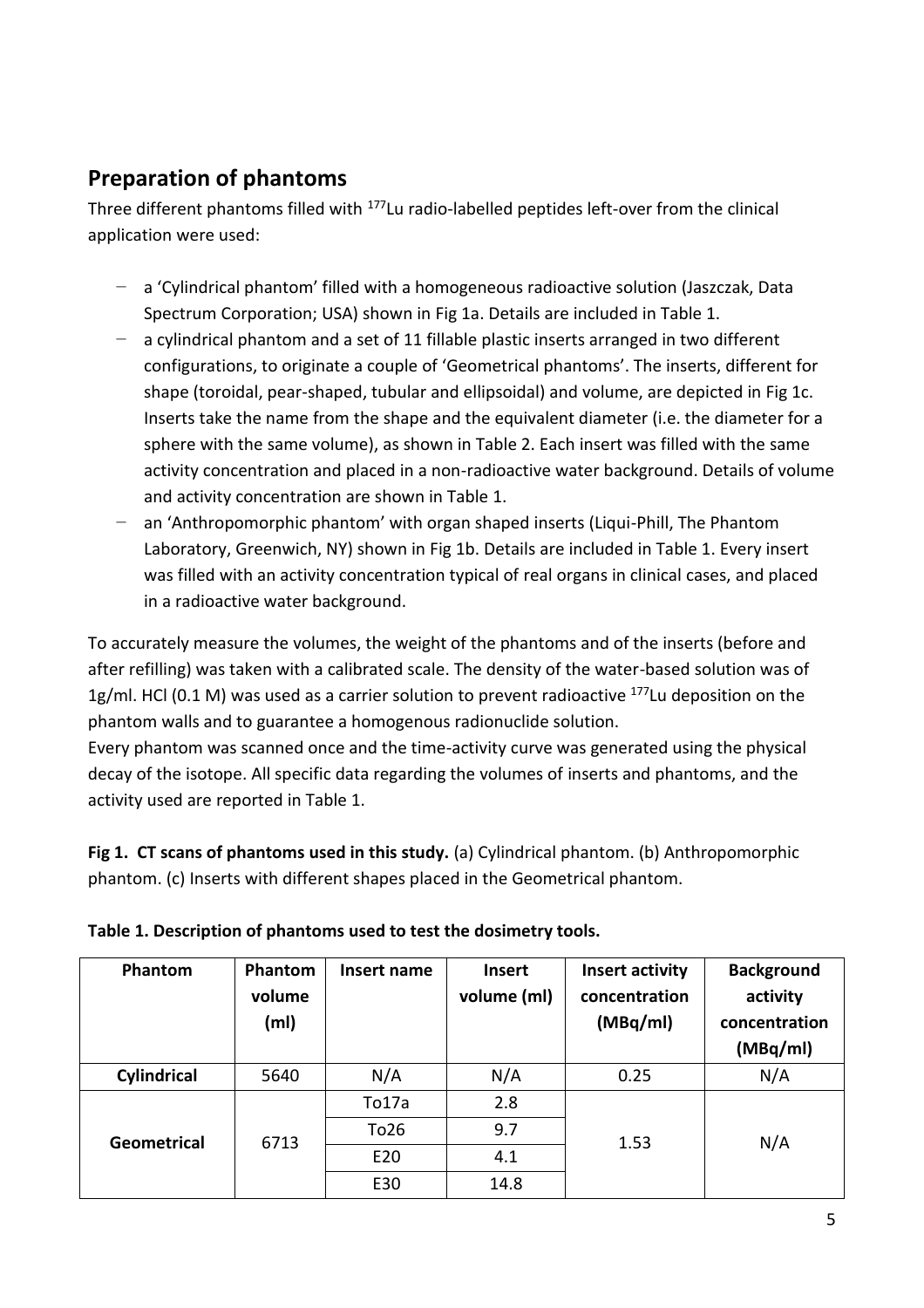|                 |       | E38          | 28.5 |      |      |  |
|-----------------|-------|--------------|------|------|------|--|
|                 |       | To17b        | 2.8  |      |      |  |
|                 |       | <b>P38</b>   | 29.2 |      |      |  |
|                 |       | P39a         | 30.1 | 1.53 |      |  |
|                 | 6713  | P39b         | 31.2 |      |      |  |
|                 |       | Tu38a        | 28.6 |      |      |  |
|                 |       | Tu38b        | 28.8 |      |      |  |
| Anthropomorphic | 11600 | Lesion       | 2.0  | 8.34 |      |  |
|                 |       | Pancreas     | 92   | 0.99 |      |  |
|                 |       | Left kidney  | 142  | 0.81 | 0.03 |  |
|                 |       | Right kidney | 142  | 0.82 |      |  |
|                 |       | Spleen       | 156  | 1.10 |      |  |
|                 |       | Liver        | 1470 | 0.53 |      |  |

**Table 2. Legend of the insert acronyms for the Geometrical phantom.** 

| Insert geometry  | Equivalent diameter (mm) | Insert name |
|------------------|--------------------------|-------------|
| <b>Torus</b>     | 17                       | To17a       |
| <b>Torus</b>     | 17                       | To17b       |
| <b>Torus</b>     | 26                       | To26        |
| <b>Ellipsoid</b> | 20                       | E20         |
| <b>Ellipsoid</b> | 30                       | E30         |
| <b>Ellipsoid</b> | 38                       | E38         |
| Pear             | 38                       | <b>P38</b>  |
| Pear             | 39                       | P39a        |
| Pear             | 39                       | P39b        |
| <b>Tube</b>      | 38                       | Tu38a       |
| <b>Tube</b>      | 38                       | Tu39b       |

# **Clinical trial**

The clinical cases considered in the present work were all extracted from a pre-existing clinical PRRT trial including 100 patients and conducted by Azienda USL-IRCCS of Reggio Emilia (Italy). All considered patients were previously enrolled in the trial (EUDRACT 2013-002605-65) between 2014 and 2015. The clinical trial design established that every patient had to be sequentially administered with either <sup>177</sup>Lu labelled radiopeptides (<sup>177</sup>Lu-DOTATOC) or <sup>90</sup>Y labelled radiopeptides ( $90$ Y-DOTATOC), up to a maximum of 5 infusions (or cycles). Dosimetry was mandatory in the clinical trial and was to schedule during the first cycle of therapy after a therapeutic administration of 177Lu-DOTATOC. Each patient underwent 5 SPECT/CT scans at 1, 4, 24, 44, 72 h post injection. According to the trial design, clinical absorbed doses for <sup>177</sup>Lu and <sup>90</sup>Y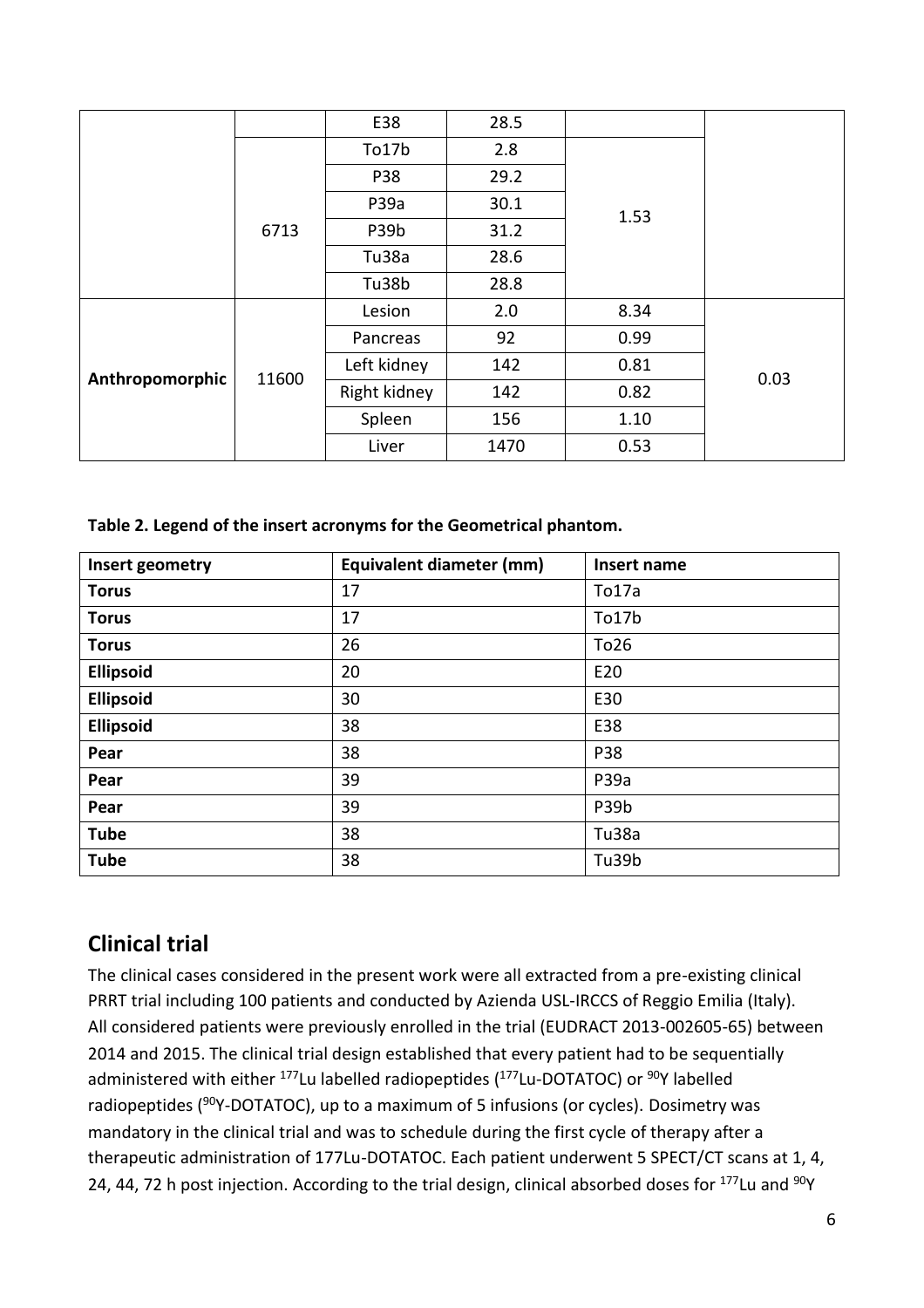labelled radio-peptides for liver, spleen and kidneys were calculated. Each organ was manually contoured and absorbed doses were calculated in compliance with the MIRD scheme [26] at organ-level from images. The number of cycles, the isotope and the activity chosen for every injection were planned by an expert physician, on the basis of the dosimetry results. The activity prescription had to be determined based on the Biological Effective Dose (BED) delivered to kidneys. Kidneys are regarded as the principal organs at risk in PRRT [27,28]. As suggested by different works [29-31], in this clinical trial the cumulative dose limit to kidneys was set to 46 Gy of BED for patients with no risk factors (hypertension, diabetes, renal failure are considered risk factors for this therapy) and at 28Gy for patients with risk factors.

In the present work absorbed doses to kidneys, spleen and liver were calculated to compare the three dosimetric methods.

### **Image acquisition and reconstruction**

All activity measurements were performed with an accurate activity calibrator for <sup>177</sup>Lu (Aktivimeter Isomed 1010, Nuklear Medizintechnik, Germany) and all image acquisitions were performed through a SPECT-CT scanner (Symbia T2, Siemens Medical, Germany, 3/8" NaI(Tl) detector) previously calibrated [23]. The standard clinical protocol for body studies was used both for phantoms and patients with the following SPECT settings: MEHR collimators; matrix 128 x 128; zoom = 1; views = 32 x 2; time/view = 30 s; step and shoot mode; degree of rotation =  $180^\circ$ ; noncircular orbit; detector configuration = 180°.

The first CT acquisition per patient was performed with the following parameters: 130kV and max=90 mAs using tube current modulation. The subsequent CT images were acquired with 130 kV and 40mAs for radiation protection safety of patients. The CT reconstructed slice thickness was 5 mm and a smooth reconstruction kernel was used (B08s; Siemens Medical Solution, Germany). The higher image quality of the first CT scan is necessary for contouring volumes of interest more accurately.

The SPECT projections were reconstructed by an iterative algorithm including CT attenuation correction, scatter correction and full collimator-detector response in Siemens E-Soft workstation (Syngo, MI Application version 32B, Siemens Medical Solution, Germany) with Flash 3D iterative algorithm (10 iterations; 8 subsets; Gaussian filter cut-off = 4.8 mm; 4.8 mm cubic voxel) [32]. All cases of Sample A were rigidly registered to the first CT image of the sequence in Siemens Esoft workstation. Images of patients included in Sample B were registered using a deformable multi-pass algorithm with the Velocity Advanced Imaging workstation 3.2.0 (Varian Medical Systems, Palo Alto, USA) [33]. The registration procedures rescaled the original voxel size to  $3.9x3.9x3.5$  mm<sup>3</sup>.

The Volumes Of Interest (VOI) for each phantom and each patient were manually drawn on the reference CT image, as recommended by Uribe et al [34], using the Velocity workstation.

## **Software for image processing and dosimetry calculations**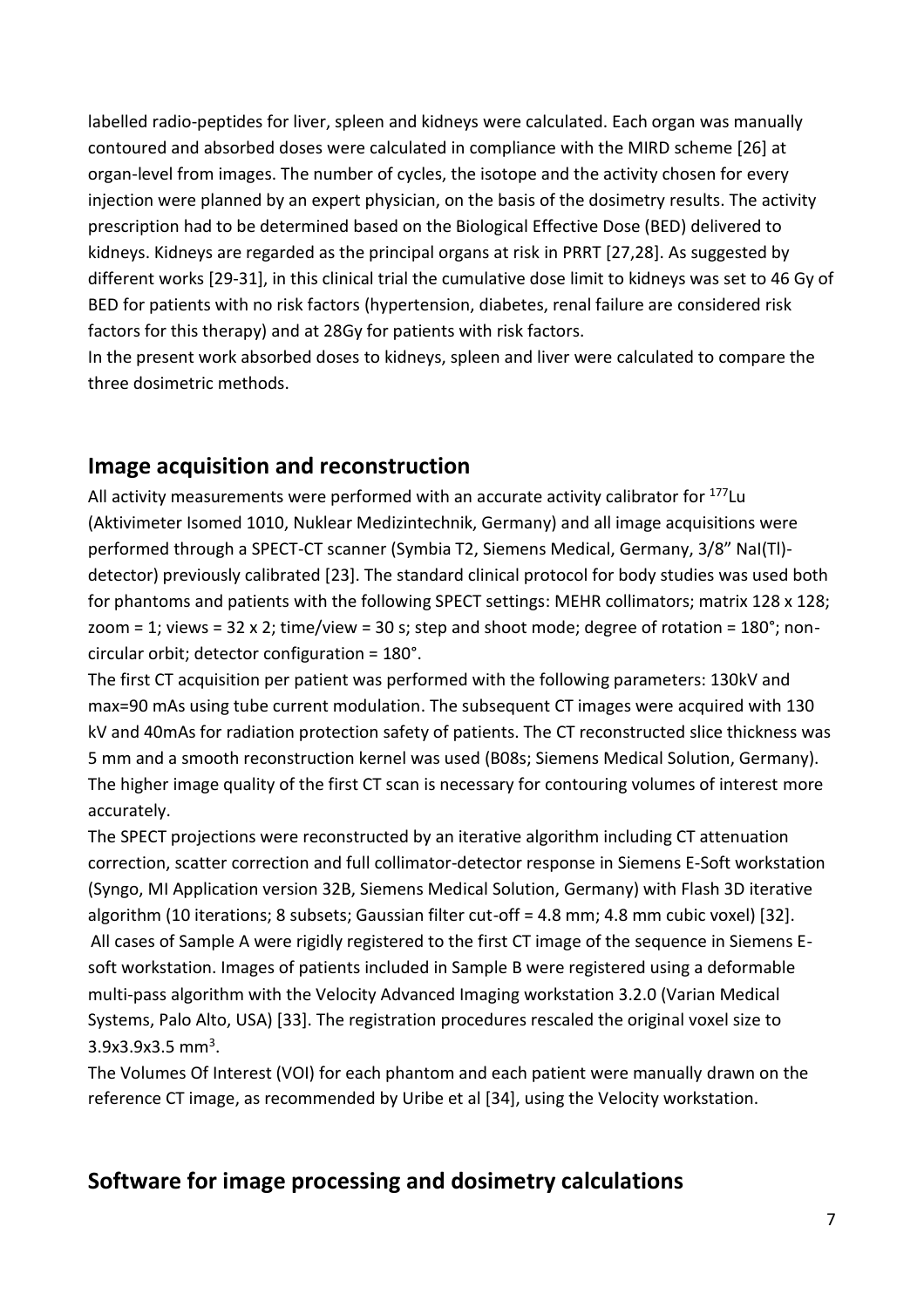#### **OLINDA1.1**

OLINDA version 1.1 [21] is an organ level dosimetry software based on the MIRD methodology [26] for internal dose estimation. This is the method adopted in the clinical trial the clinical cases of this work are extracted from. Absorbed doses to organs and to lesions can be calculated by using different models in the software: human phantom models, i.e. mathematical representations of the human body to represent organs and whole body, and sphere models, i.e. mathematical representations of spheres to represent lesions [35,36].

Unlike VoxelMed and RAYDOSE, OLINDA needs time-integrated activity  $\tilde{A}$  values of VOIs as input parameters [37], which were calculated with VoxelMed2.0 (which will be described in the next section) and then inserted in OLINDA.

OLINDA sphere model (commonly used to calculate doses to lesions) was used to generate the results for the inserts placed in the Geometrical phantom and for the dummy lesion housed in the anthropomorphic phantom, while OLINDA organ model (adult male) was used for the dummy organs placed in the anthropomorphic phantom. Real insert volumes were used for calculations. The human models (adult male or adult female) were used to calculate dosimetry of the cohort of patients. Doses were scaled using the true patient weight and the true organ masses.

#### **VoxelMed2.0**

VoxelMed is a home-made software for dose calculation developed at Azienda USL-IRCCS research hospital (Reggio Emilia, Italy). It was developed in the Matlab (The Mathworks, Natick, MA) programming environment and designed on the CERR platform (www.cerr.info). It performs voxellevel dosimetry based on the MIRD guidelines [38]. The first version of the software along with the S value matrices for voxel dosimetry used in calculations were described in detail elsewhere [23]. VoxelMed version 2.0 includes a graphical user interface, the possibility to export the results of calculations to Microsoft Excel file, the visualization of the fitting curves (both mono- and biexponential), a module for renal BED calculation following the model suggested by Strigari L et al [39] and the possibility to correct activity for partial volume effect (PVE), as presented in [40]. Moreover VoxelMed2.0 provides the user with the time-integrated activity  $\tilde{A}$  at VOI level, which can be used for dosimetry with OLINDA version 1.1 both for organs and lesions. To calculate the number of disintegrations VoxelMed integrates the time-activity curve with the trapezoidal method in the time interval between the first and the last acquisition. Beyond this time-interval the integration is performed analytically, and the time-activity curve is extrapolated using the effective half-life or the physical half-life (it is chosen by the user). The effective half-life of the organ or lesion is derived with a bi-exponential fit of the activities in the VOI, the physical half-life is known from the selected isotope. Time-integrated activity is calculated in each voxel or in the whole organ depending on the modality of dose calculation selected (i.e. voxel level or

organ level).

#### **RAYDOSE**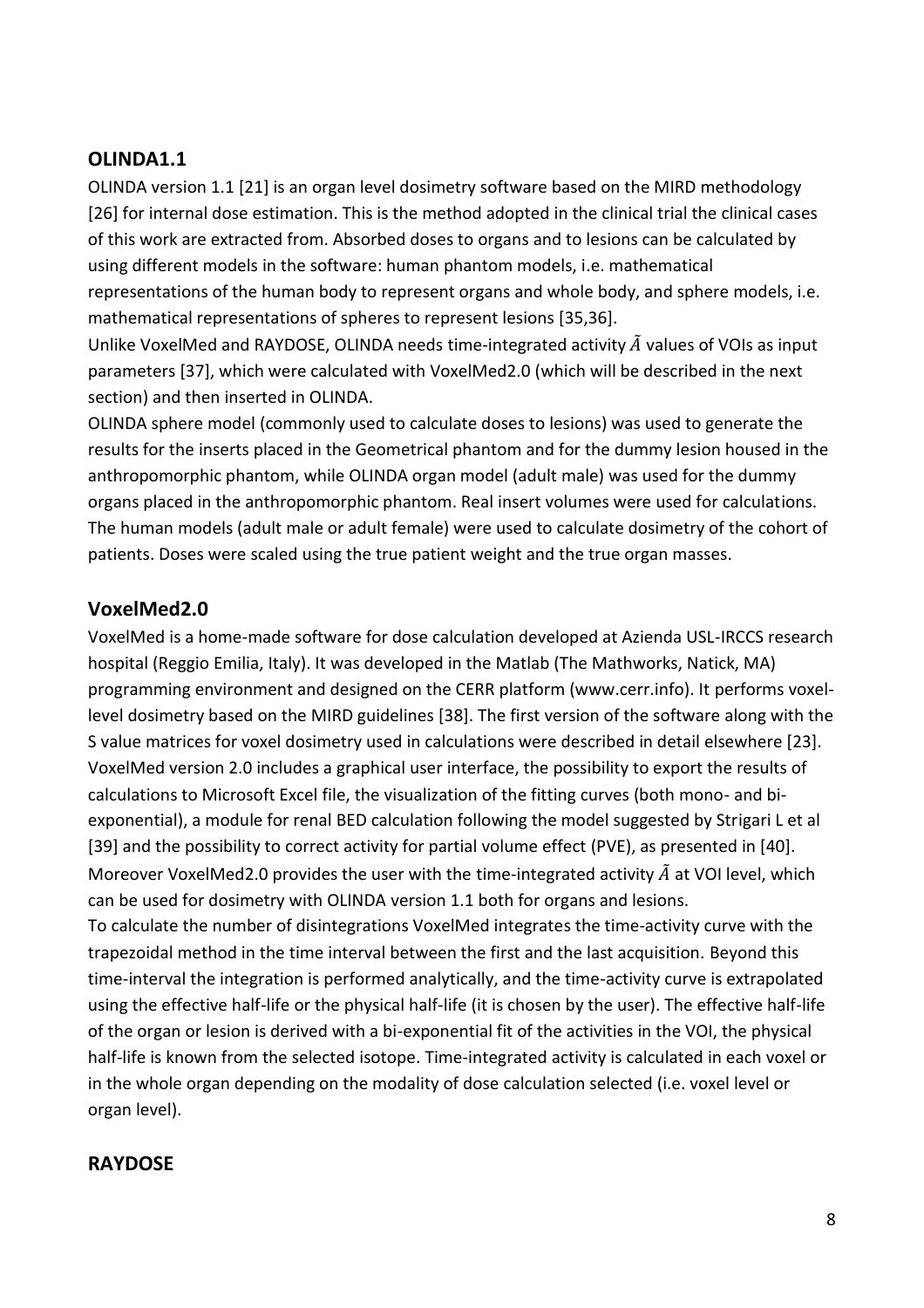RAYDOSE is a software package developed at Cardiff University (School of Engineering, Cardiff University, UK) and designed to carry out 3D patient-specific image-based dosimetry for RPT. RAYDOSE provides personalized 3D dose map performing Monte Carlo simulations on radiation transport based on the Geant4 MC toolkit (CERN, Switzerland). Geant4 is the state-of-the-art package for the simulation of the transport of particles through matter [41]. RAYDOSE generates voxel-level dose maps using anatomical and physiological data taken from morphologic and functional images [24].

In order to obtain the area under the time-activity curve, RAYDOSE allows to use different fitting modalities: mono-exponential decay, linear uptake plus mono-exponential decay or the trapezoidal method. In this study, for the dose calculation of the clinical cases, we used the trapezoidal method at the voxel level up to the last time acquisition point, while the time-activity curve beyond the last scan time was extrapolated from the mono-exponential curve fitting of the whole organ activities in the VOI. For dose calculation in phantoms, we used the physical half-life of the isotope to extrapolate the activity from the scan time upwards.

## **Data and statistical analysis**

Two groups of patients were considered for the purpose of this work.

A first subgroup of 50 cases (named as "Sample A") was extracted by random sampling from the original clinical trial to adequately represent the whole population. The number of cases was calculated safely adopting a margin of error of 10% and a standard deviation of 50%. A second independent subgroup of 20 patients (named as "Sample B") was extracted too from the original clinical trial, similarly to Sample A. A sample of 20 cases was considered adequate in relation to the aim of the experiment conducted on Sample B. Patient baseline characteristics for Sample A and Sample B are reported in Table 3.

The study type, the image registration and the software used for the dose calculations of the clinical cases in sample A and sample B are summarised in Table 4 Absorbed doses were calculated separately with OLINDA1.1, VoxelMed2.0 and RAYDOSE using the same set of images.

Kidney, liver and spleen absorbed doses were calculated for each patient. Two different comparison studies were performed. The first study involved only comparison between VoxelMed and OLINDA based on absorbed dose calculations of patients in Sample A. The second study involved comparison between all the three software (VoxelMed, OLINDA and RAYDOSE) based on absorbed dose calculations of patients in Sample B. Furthermore, in order to reduce the contribution of the fitting of the activity-time curves in the comparison of the software, the VoxelMed dosimetry calculations for Sample B were repeated using the same effective half-life applied in RAYDOSE. RAYDOSE estimates the effective half-life by fitting the organ activities against time, as previously described. Flow chart in Figure 2 illustrates methodology in clinical study.

Dose-volume histograms (DVH) were evaluated to compare spatial dose distribution at voxel-level.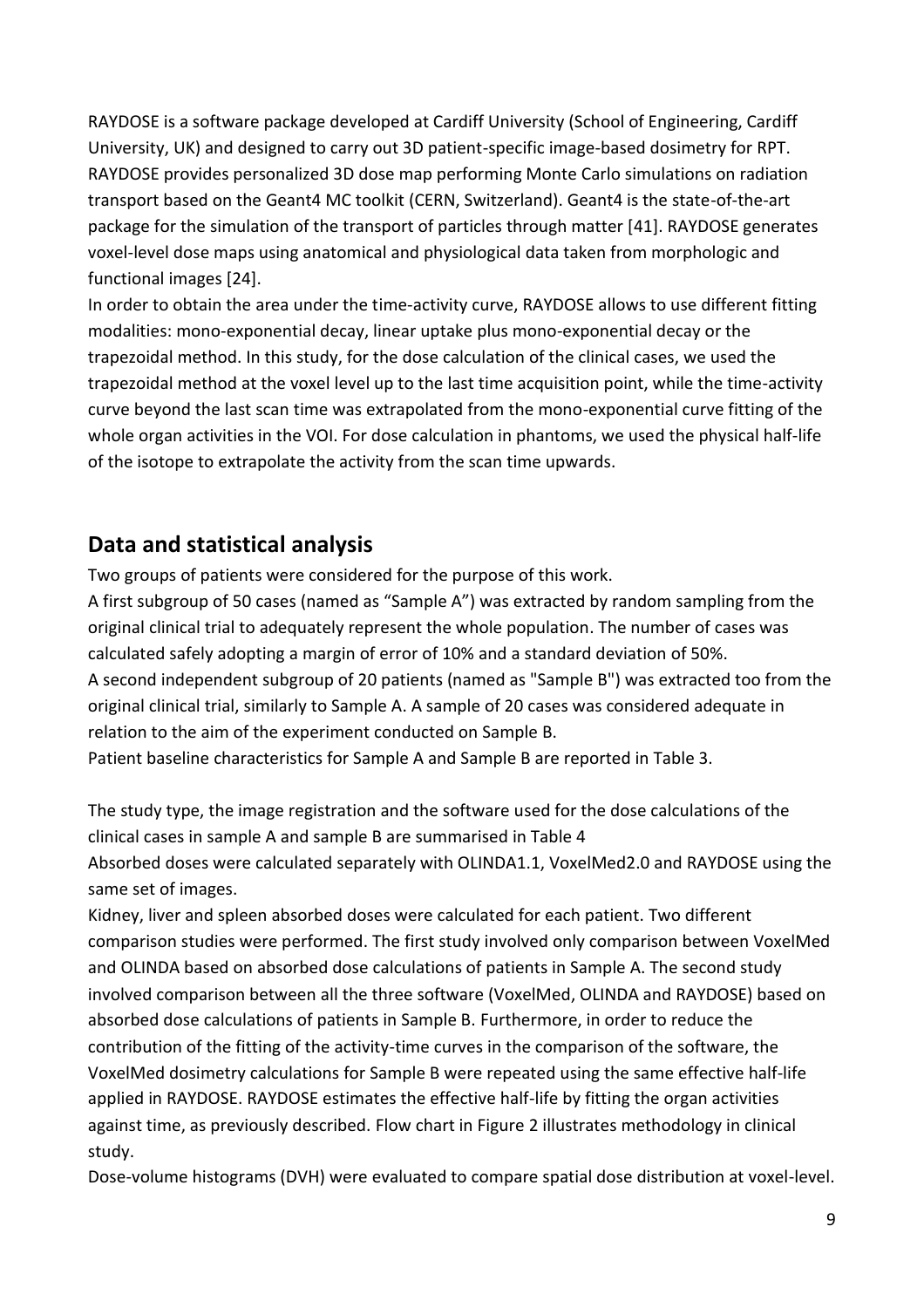Mean values of absorbed dose were used to compare organ level and voxel level techniques. Comparison between the different dosimetry methods was statistically evaluated using the Lin's concordance correlation coefficient (CCC) and the Bland-Altman plot [42]. The CCC, symbolized by  $\rho_c$ , allows to evaluate the degree of concordance between two measures, while the Bland-Altman plot is used to analyse the agreement between two quantities. The CCC was calculated using SAS 9.3 (SAS Institute, Cary, NC, USA). A value of  $\rho_c$  equal to +1 denotes perfect concordance, a value equal to -1 perfect discordance, while a value of 0 no correlation.

| Characteristic                                        | Sample A $(N = 50)$ | Sample B ( $N = 20$ ) |
|-------------------------------------------------------|---------------------|-----------------------|
| Gender (No)                                           |                     |                       |
| <b>Male</b>                                           | 28 (56%)            | 9(45%)                |
| <b>Female</b>                                         | 22 (44%)            | 11 (55%)              |
| Age (y)                                               | $60 \pm 12$         | $62 \pm 12$           |
| Height (cm)                                           | $168 \pm 9$         | $166 \pm 8$           |
| Weight (kg)                                           | $73 \pm 15$         | $68 \pm 14$           |
| <b>Primary tumour site (No)</b>                       |                     |                       |
| <b>Ileum</b>                                          | 18 (36%)            | 7(35%)                |
| <b>Pancreas</b>                                       | 8(16%)              | 6(30%)                |
| Lung                                                  | 5(10%)              | $N\setminus A$        |
| <b>Thyroid</b>                                        | 3(6%)               | $N\setminus A$        |
| Rectum                                                | 2(4%)               | $N\setminus A$        |
| <b>Others</b>                                         | 14 (28%)            | 7 (35%)               |
| <sup>177</sup> Lu activity for dosimetry<br>$(MBq)$ † | $4440 \pm 1000$     | $4233 \pm 857$        |

**Table 3. Demographic and baselines clinical characteristics of all patients.\*** 

 $*$  Plus-minus values are means  $\pm$  standard deviation.

† Injected activity at the first cycle of therapy. Dosimetry was performed after the first injection.

| Table 4. Summary of phantom and patient studies performed. |  |  |  |
|------------------------------------------------------------|--|--|--|
|------------------------------------------------------------|--|--|--|

| <b>Study type</b> | Object of study         | Image registration      | <b>Software</b>        |
|-------------------|-------------------------|-------------------------|------------------------|
| Phantom           | Homogeneous phantom     | No registration (only 1 | OLINDA1.1 - VoxelMed - |
|                   |                         | scan)                   | <b>RAYDOSE</b>         |
|                   |                         | No registration (only 1 | OLINDA1.1 - VoxelMed - |
|                   | Geometrical phantom     | scan)                   | <b>RAYDOSE</b>         |
|                   | Anthropomorphic phantom | No registration (only 1 | OLINDA1.1 - VoxelMed - |
|                   |                         | scan)                   | <b>RAYDOSE</b>         |
| <b>Clinical</b>   | Sample A (50 patients)  | Rigid registration      | OLINDA1.1 - VoxelMed   |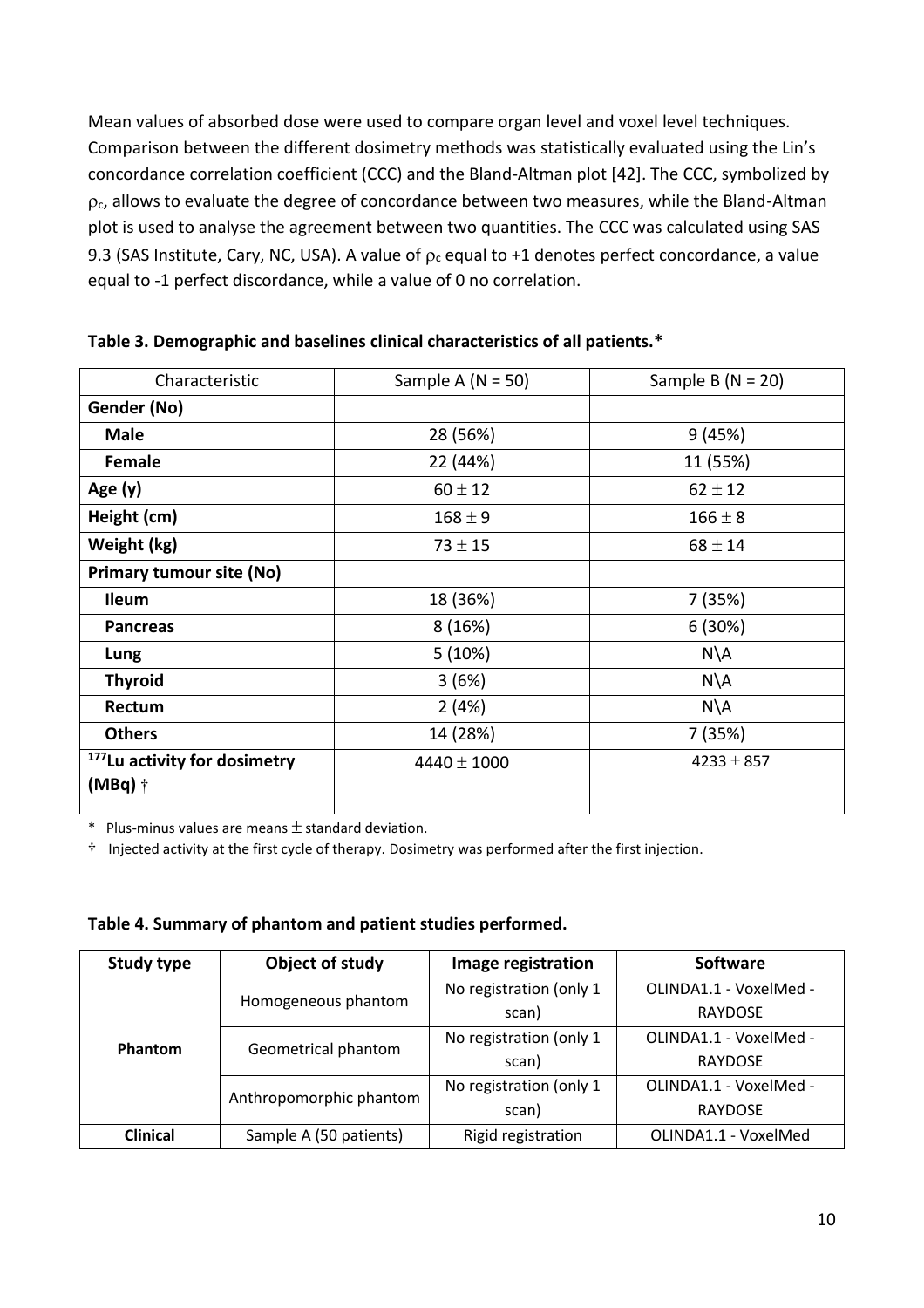**Fig 2. Clinical comparison study workflow.** Procedure flow of absorbed dose calculation for each patient of sample A (top of the image) and sample B (lower part of the image).

# **Results**

## **Physical phantom study**

The values of mean absorbed dose for the physical phantoms calculated with OLINDA1.1, VoxelMed and RAYDOSE are reported in Table 5. Visual representation of the same data is provided in Fig 3.

Similar DVH curves were generated with VoxelMed and RAYDOSE both for the Cylindrical phantom (Fig 4) and for the other two phantoms (Fig 5). Fig 5 shows DHVs only for the inserts in the Geometrical and the Anthropomorphic phantoms with the smallest and the largest relative differences of mean absorbed dose, respectively.

**Fig 3. Comparison of mean absorbed dose (Gy) calculated using OLINDA1.1, VoxelMed and RAYDOSE.** (a) Homogeneous phantom, (b) Anthropomorphic phantom and (c-f) Geometrical phantom. Note the Lesion insert in the Anthropomorphic phantom is missing because beyond the range of dose visualized in the graph.

**Fig 4. Comparison of DVHs calculated using VoxelMed (continuous line) and RAYDOSE (dotted line) for the Cylindrical phantom.**

**Fig 5. Comparison of DVHs calculated using VoxelMed (continuous line) and RAYDOSE (dotted line).** Several inserts were considered: Geometrical phantom inserts (a) To17a and (b) TU38b; Anthropomorphic phantom inserts (c) Lesion and (d) Right Kidney.

**Table 5. Mean absorbed dose (Gy) calculated with OLINDA1.1, VoxelMed and RAYDOSE for all of the three phantoms.** The absorbed dose calculated with OLINDA1.1 was performed using either the Organ model and the Sphere model. Absorbed doses to Pancreas, Kidneys, Spleen and Liver were calculated using the Organ model, otherwise the Sphere model was used.

| Phantom     | Insert name | OLINDA1.1 | <b>VoxelMed</b> | <b>RAYDOSE</b> |
|-------------|-------------|-----------|-----------------|----------------|
| Cylindrical | N/A         | 3.3       | 2.8             | 3.0            |
| Geometrical | To17a       | 6.3       | 3.0             | 4.0            |
|             | To17b       | 0.8       | 0.4             | 0.5            |
|             | To26        | 15.4      | 9.0             | 10.7           |
|             | E20         | 21.1      | 16.1            | 17.6           |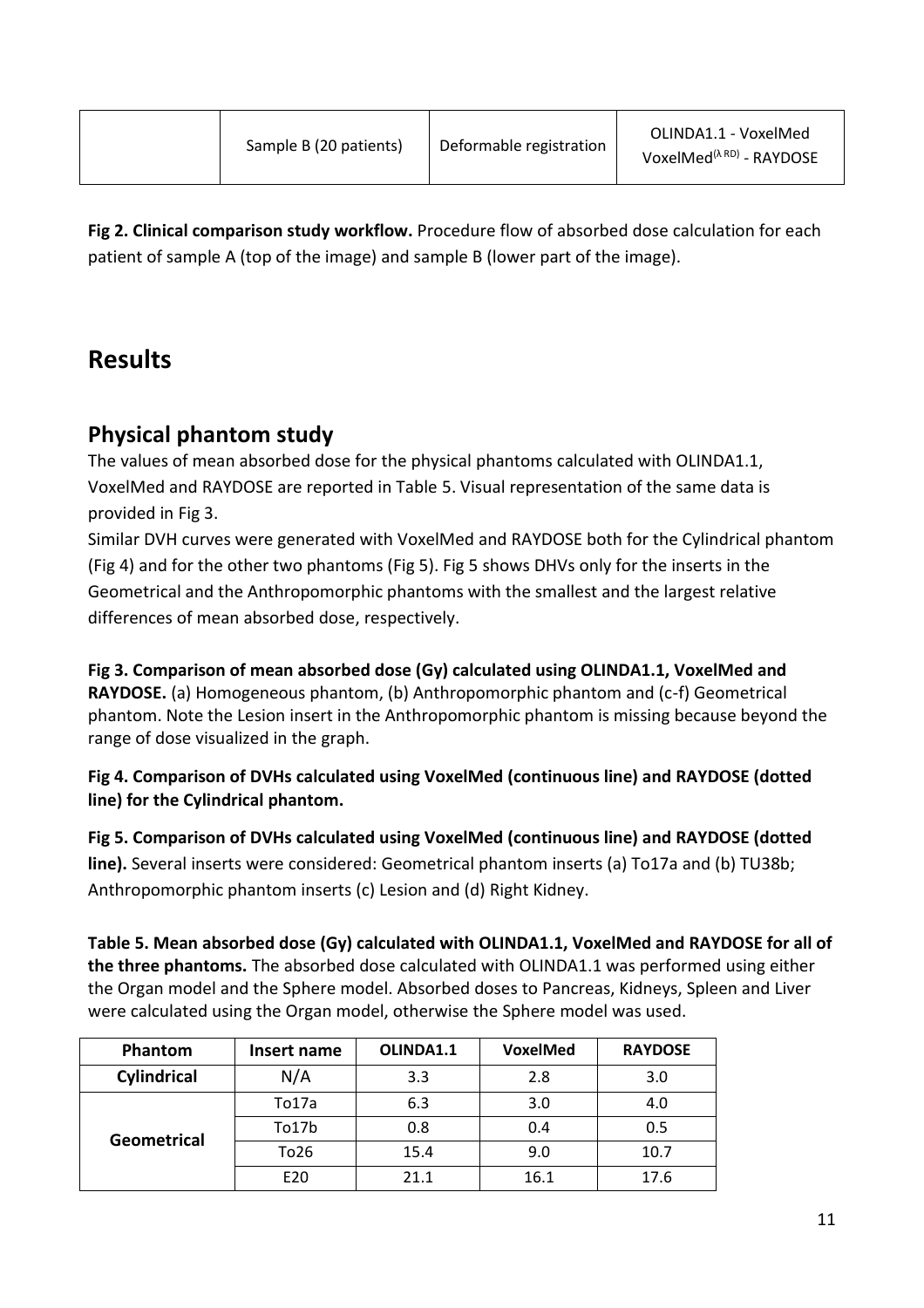|                 | E30      | 23.0  | 20.7 | 20.9 |
|-----------------|----------|-------|------|------|
|                 | E38      | 24.1  | 23.9 | 23,7 |
|                 | P38      | 2.5   | 2.0  | 2.1  |
|                 | P39a     | 2.5   | 2.0  | 2.1  |
|                 | P39b     | 2.1   | 2.0  | 2.0  |
|                 | Tu38a    | 2.5   | 2.0  | 1.9  |
|                 | Tu39b    | 2.4   | 2.0  | 2.0  |
|                 | Lesion   | 102.3 | 91.3 | 97.9 |
|                 | Pancreas | 13.6  | 11.9 | 12.2 |
| Anthropomorphic | Kidneys  | 12.9  | 11.4 | 11.8 |
|                 | Spleen   | 22.0  | 19.6 | 20.3 |
|                 | Liver    | 10.4  | 9.3  | 9.8  |

## **Clinical study**

Absorbed dose for kidneys, liver and spleen of the sample A of patients calculated with OLINDA1.1 and VoxelMed are shown in Table 6. The absorbed doses to liver and to spleen were found to be highly correlated, while lower correlation was found for kidneys. The CCC [95% confidence interval] values were  $p_c$ , liver = 0.97 [0.96, 0.98],  $p_c$ , spleen = 0.85 [0.76, 0.92],  $p_c$ , kidneys = 0.55 [0.39, 0.68]. The Bland-Altman plot is shown in Fig 6.

OLINDA1.1, VoxelMed, VoxelMed<sup>(λ RD)</sup> and RAYDOSE calculated mean absorbed dose for patients of Sample B are shown in Table 7, while the Bland-Altman plot is shown in Fig 7. The absorbed doses calculated with VoxelMed and RAYDOSE were highly correlated, with  $\rho_c$ , kidneys = 0.98 [0.95, 0.99],  $\rho_c$  liver = 0.99 [0.99, 1.00], and  $\rho_c$  spleen = 0.94 [0.87, 0.97], and almost complete agreement were found between VoxelMed<sup>( $\lambda$  RD)</sup> and RAYDOSE, with  $\rho_c$ , kidneys = 0.99 [0.98, 1.00],  $\rho_c$ , liver = 1.00  $[1.00, 1.00]$ , and  $\rho_{c, spleen}$  = 1.00 [0.99, 1.00].

**Fig 6: Comparison of mean absorbed dose per unit of injected activity (Gy/GBq) calculated using VoxelMed and OLINDA1.1.** A Bland-Altman plot was used to compare the calculated absorbed dose in kidneys, liver and spleen of patients in Sample A. The percentage difference between VoxelMed compared to OLINDA1.1 absorbed dose was calculated. Dashed lines are the limits of agreement (±1.96 SD), while the horizontal solid lines are the average percentage differences.

**Fig 7. Comparison of mean absorbed dose per unit of injected activity (Gy/GBq) calculated using RAYDOSE, VoxelMed and VoxelMed (λ RD) .** A Bland-Altman plot was used to compare the calculated absorbed dose in kidneys, liver and spleen doses of patients in Sample B. The percentage difference between RAYDOSE compared to VoxelMed (dot) or VoxelMed <sup>(λ RD)</sup> (cross) absorbed dose was calculated. The limits of agreement (dashed line), corresponding to  $\pm$ 1.96 SD, were calculated based on the difference between VoxelMed and RAYDOSE.

#### **Table 6. Mean absorbed dose (Gy/GBq) calculated with OLINDA1.1 and VoxelMed for kidneys, liver and spleen for patients of Sample A.**

| $\cdots$<br>Cases<br>ipleen<br>Liver<br>nevs<br> |  |
|--------------------------------------------------|--|
|--------------------------------------------------|--|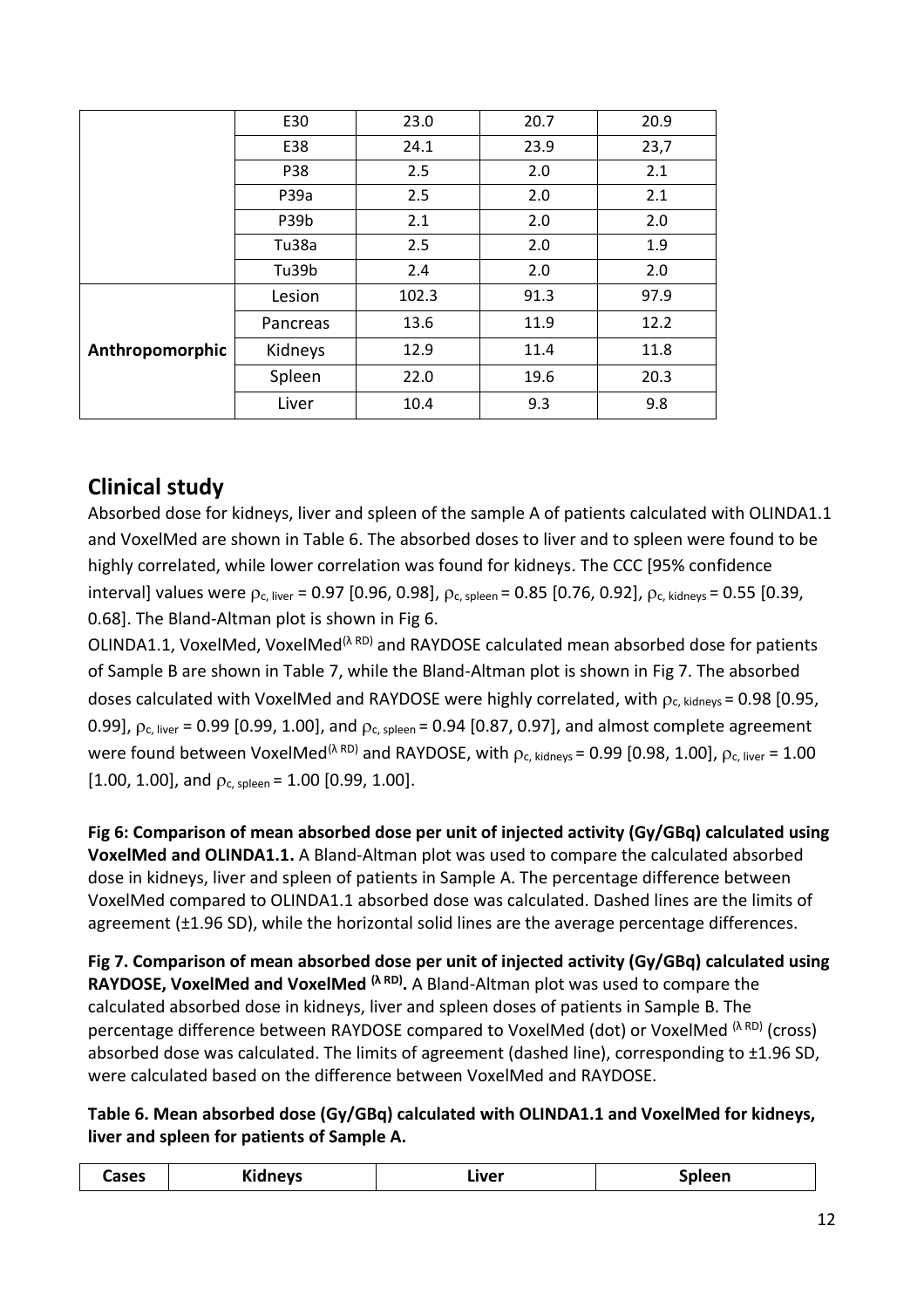|                         | OLINDA1.1 | VoxelMed | OLINDA1.1 | VoxelMed | OLINDA1.1 | VoxelMed |
|-------------------------|-----------|----------|-----------|----------|-----------|----------|
| $\mathbf{1}$            | 0.84      | 0.99     | 0.13      | 0.11     | 1.34      | 1.26     |
| $\overline{2}$          | 0.69      | 0.83     | 0.08      | 0.09     | 0.57      | 0.70     |
| 3                       | 0.42      | 0.52     | 0.15      | 0.16     | 0.28      | 0.30     |
| 4                       | 0.44      | 0.46     | N/A       | N/A      | 0.21      | 0.25     |
| 5                       | 0.56      | 0.67     | 0.38      | 0.42     | 0.06      | 0.07     |
| 6                       | 0.33      | 0.39     | 1.11      | 1.47     | 0.24      | 0.27     |
| $\overline{\mathbf{z}}$ | 0.57      | 0.59     | 0.13      | 0.12     | 0.88      | 0.80     |
| 8                       | 0.42      | 0.52     | 0.05      | 0.05     | 0.20      | 0.22     |
| 9                       | 0.79      | 0.79     | 0.06      | 0.07     | 0.48      | 0.52     |
| 10                      | 1.30      | 1.63     | 0.23      | 0.27     | 0.91      | 1.14     |
| 11                      | 0.76      | 0.91     | 0.40      | 0.33     | 0.59      | 0.96     |
| 12                      | 0.55      | 0.80     | 0.15      | 0.16     | 0.27      | 0.30     |
| 13                      | 0.43      | 0.49     | 0.04      | 0.04     | 0.15      | 0.14     |
| 14                      | 0.33      | 0.40     | 0.08      | 0.09     | N/A       | N/A      |
| 15                      | 0.66      | 0.75     | 0.17      | 0.18     | 1.08      | 1.18     |
| 16                      | 0.27      | 0.31     | 0.03      | 0.03     | 0.17      | 0.18     |
| 17                      | 1.89      | 2.26     | 0.45      | 0.51     | 1.26      | 1.44     |
| 18                      | 0.78      | 0.90     | 0.18      | 0.21     | 0.98      | 1.12     |
| 19                      | 0.90      | 1.03     | 0.15      | 0.17     | 1.09      | 1.13     |
| 20                      | 0.68      | 0.80     | 0.08      | 0.09     | 0.76      | 0.89     |
| 21                      | 0.47      | 0.55     | 0.20      | 0.22     | 0.41      | 0.45     |
| 22                      | 0.55      | 0.66     | 0.24      | 0.26     | 0.73      | 0.85     |
| 23                      | 0.57      | 0.53     | 0.22      | 0.25     | 1.14      | 1.33     |
| 24                      | 0.53      | 0.61     | 0.11      | 0.12     | 0.45      | 0.50     |
| 25                      | 1.04      | 1.01     | 0.14      | 0.15     | 0.65      | 0.72     |
| 26                      | 0.54      | 0.65     | 0.11      | 0.11     | 0.54      | 0.59     |
| 27                      | 0.27      | 0.31     | 0.08      | 0.09     | N/A       | N/A      |
| 28                      | 0.37      | 0.43     | 0.11      | 0.13     | 0.57      | 0.65     |
| 29                      | 0.50      | 0.49     | 0.06      | 0.07     | 0.50      | 0.48     |
| 30                      | 1.00      | 1.08     | 0.10      | 0.10     | 0.67      | 0.68     |
| 31                      | 0.38      | 0.40     | 0.22      | 0.22     | 0.16      | 0.17     |
| 32                      | 0.34      | 0.40     | 1.00      | 1.13     | 0.44      | 0.54     |
| 33                      | 0.31      | 0.35     | 0.12      | 0.12     | 0.22      | 0.24     |
| 34                      | 0.48      | 0.39     | 0.13      | 0.13     | 0.28      | 0.23     |
| 35                      | 0.26      | 0.30     | 0.02      | 0.02     | 0.08      | 0.09     |
| 36                      | 0.64      | 0.75     | 0.11      | 0.12     | 0.73      | 0.84     |
| 37                      | 0.62      | 0.71     | 0.34      | 0.37     | 1.76      | 1.94     |
| 38                      | 0.50      | 0.56     | 0.11      | 0.12     | 0.55      | 0.62     |
| 39                      | 0.85      | 0.99     | 0.14      | 0.16     | 1.24      | 1.40     |
| 40                      | 0.59      | 0.67     | 0.06      | 0.07     | 0.51      | 0.56     |
| 41                      | 0.29      | 0.33     | 0.79      | 0.91     | 0.24      | 0.26     |
| 42                      | 0.52      | 0.60     | 0.13      | 0.14     | 0.43      | 0.47     |
| 43                      | 0.27      | 0.30     | 0.03      | 0.03     | 0.12      | 0.13     |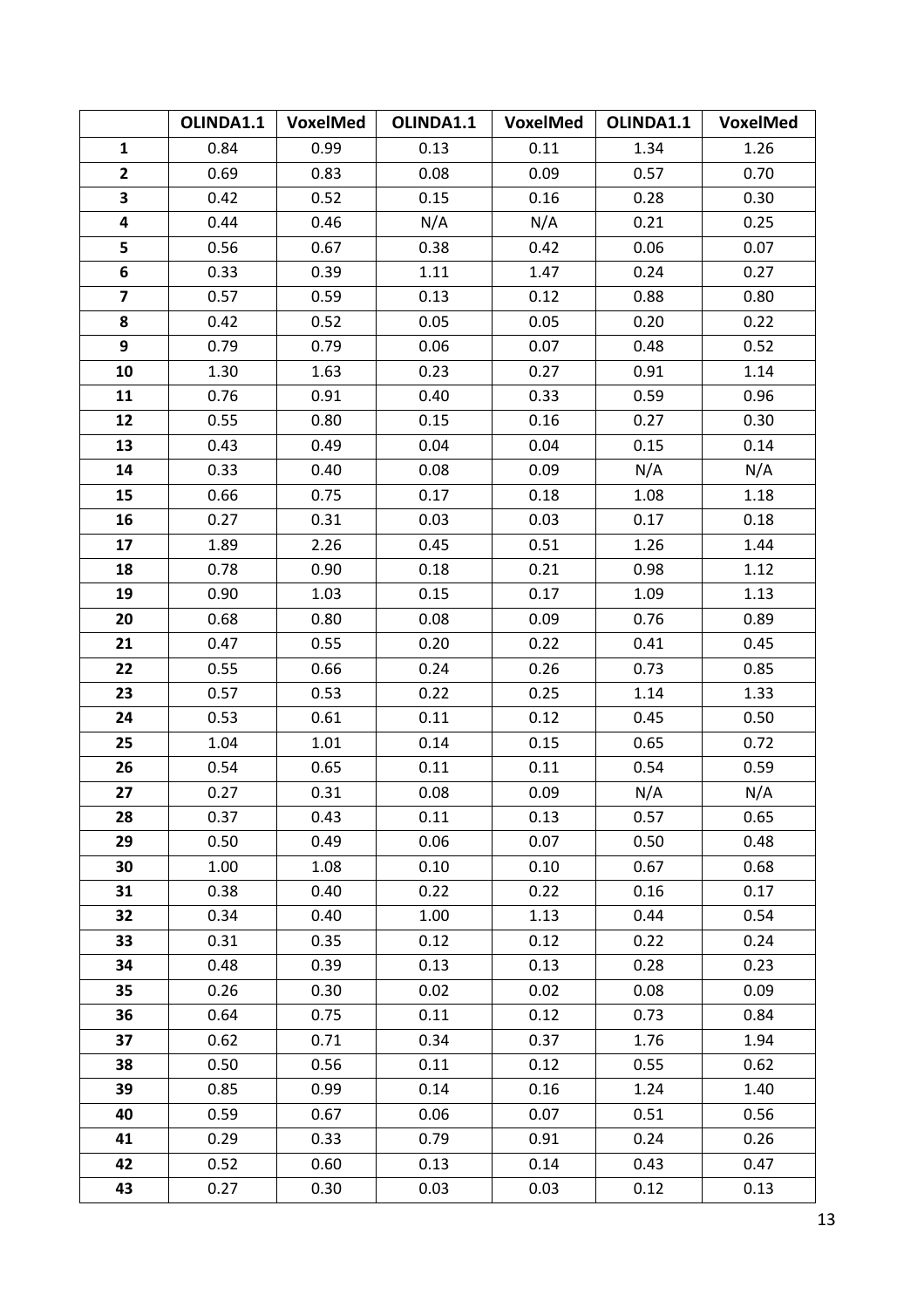| 44 | 0.18 | 0.20 | 0.23 | 0.25 | 0.45 | 0.50 |
|----|------|------|------|------|------|------|
| 45 | 0.86 | 1.09 | 0.05 | 0.06 | 0.35 | 0.41 |
| 46 | 0.50 | 0.58 | 0.08 | 0.09 | 0.29 | 0.33 |
| 47 | 0.40 | 0.45 | 0.05 | 0.06 | 0.70 | 0.76 |
| 48 | 0.69 | 0.78 | 0.11 | 0.12 | 1.11 | 1.24 |
| 49 | 0.60 | 0.55 | 0.07 | 0.08 | 1.45 | 1.34 |
| 50 | 0.65 | 0.76 | 0.03 | 0.02 | 0.23 | 0.26 |

**Table 7. Mean absorbed dose (Gy/GBq) calculated with OLINDA1.1, VoxelMed, VoxelMed(λ RD) and RAYDOSE for kidneys, liver and spleen for patients of the Sample B.**

|                         | <b>Kidneys</b>              |                            |                                       |                           | Liver                       |                     |                                       |                           | Spleen                      |                     |                               |                           |
|-------------------------|-----------------------------|----------------------------|---------------------------------------|---------------------------|-----------------------------|---------------------|---------------------------------------|---------------------------|-----------------------------|---------------------|-------------------------------|---------------------------|
| Cases                   | <b>OLIN</b><br><b>DA1.1</b> | <b>Voxel</b><br><b>Med</b> | <b>Voxel</b><br>Med<br>$(\lambda$ RD) | <b>RAYD</b><br><b>OSE</b> | <b>OLIN</b><br><b>DA1.1</b> | <b>Voxel</b><br>Med | <b>Voxel</b><br>Med<br>$(\lambda$ RD) | <b>RAYD</b><br><b>OSE</b> | <b>OLIN</b><br><b>DA1.1</b> | <b>Voxel</b><br>Med | <b>Voxel</b><br>Med<br>(λ RD) | <b>RAYD</b><br><b>OSE</b> |
| $\mathbf{1}$            | 0.62                        | 0.54                       | 0.54                                  | 0.54                      | 0.04                        | 0.03                | 0.03                                  | 0.03                      | 1.11                        | 1.05                | 1.08                          | 1.04                      |
| $\overline{2}$          | 0.40                        | 0.36                       | 0.37                                  | 0.40                      | 0.23                        | 0.20                | 0.22                                  | 0.22                      | 0.16                        | 0.16                | 0.16                          | 0.20                      |
| 3                       | 0.87                        | 0.76                       | 0.77                                  | 0.78                      | 0.40                        | 0.37                | 0.38                                  | 0.38                      | 0.58                        | 0.47                | 0.49                          | 0.49                      |
| $\overline{\mathbf{4}}$ | 0.32                        | 0.28                       | 0.29                                  | 0.29                      | 0.12                        | 0.11                | 0.12                                  | 0.12                      | 0.22                        | 0.19                | 0.20                          | 0.19                      |
| 5                       | 0.42                        | 0.36                       | 0.36                                  | 0.37                      | 0.04                        | 0.03                | 0.04                                  | 0.04                      | 0.12                        | 0.10                | 0.12                          | 0.11                      |
| 6                       | 0.52                        | 0.44                       | 0.46                                  | 0.46                      | 0.11                        | 0.10                | 0.11                                  | 0.11                      | 0.92                        | 0.83                | 0.87                          | 0.84                      |
| $\overline{7}$          | 0.39                        | 0.33                       | 0.34                                  | 0.34                      | 0.10                        | 0.08                | 0.08                                  | 0.09                      | 0.46                        | 0.39                | 0.44                          | 0.43                      |
| 8                       | 0.75                        | 0.66                       | 0.66                                  | 0.67                      | 0.02                        | 0.03                | 0.03                                  | 0.03                      | 0.28                        | 0.24                | 0.27                          | 0.26                      |
| 9                       | 0.36                        | 0.30                       | 0.30                                  | 0.34                      | 1.65                        | 1.45                | 1.56                                  | 1.55                      | 0.38                        | 0.31                | 0.33                          | 0.36                      |
| 10                      | 0.62                        | 0.55                       | 0.56                                  | 0.54                      | 0.08                        | 0.07                | 0.07                                  | 0.08                      | N/A                         | N/A                 | N/A                           | N/A                       |
| 11                      | 0.48                        | 0.42                       | 0.45                                  | 0.44                      | 0.34                        | 0.30                | 0.35                                  | 0.33                      | 0.67                        | 0.58                | 0.90                          | 0.84                      |
| 12                      | 0.66                        | 0.57                       | 0.56                                  | 0.57                      | 0.13                        | 0.10                | 0.11                                  | 0.12                      | 0.21                        | 0.17                | 0.18                          | 0.19                      |
| 13                      | 0.30                        | 0.25                       | 0.26                                  | 0.28                      | 0.08                        | 0.07                | 0.07                                  | 0.08                      | 0.34                        | 0.28                | 0.33                          | 0.34                      |
| 14                      | 0.48                        | 0.42                       | 0.42                                  | 0.41                      | 0.06                        | 0.05                | 0.06                                  | 0.06                      | 0.10                        | 0.08                | 0.09                          | 0.09                      |
| 15                      | 0.40                        | 0.34                       | 0.36                                  | 0.36                      | 0.03                        | 0.03                | 0.03                                  | 0.04                      | 0.62                        | 0.54                | 0.68                          | 0.66                      |
| 16                      | 0.27                        | 0.23                       | 0.25                                  | 0.27                      | 0.30                        | 0.27                | 0.30                                  | 0.29                      | 0.52                        | 0.41                | 0.45                          | 0.45                      |
| 17                      | 0.29                        | 0.25                       | 0.24                                  | 0.24                      | 0.09                        | 0.07                | 0.07                                  | 0.07                      | 0.36                        | 0.29                | 0.28                          | 0.27                      |
| 18                      | 0.51                        | 0.45                       | 0.43                                  | 0.44                      | 0.07                        | 0.06                | 0.07                                  | 0.07                      | 0.31                        | 0.24                | 0.24                          | 0.23                      |
| 19                      | 0.45                        | 0.38                       | 0.40                                  | 0.44                      | 1.43                        | 1.20                | 1.21                                  | 1.20                      | 0.83                        | 0.69                | 0.93                          | 0.95                      |
| 20                      | 0.38                        | 0.47                       | 0.48                                  | 0.51                      | 0.11                        | 0.09                | 0.10                                  | 0.11                      | 0.38                        | 0.30                | 0.33                          | 0.35                      |

## **Discussion**

In this study we compared the performances of three tools for dosimetry calculations (OLINDA1.1, VoxelMed2.0 and RAYDOSE) with the primary aim to evaluate the influence of the calculation modality on absorbed dose assessment (organ-level based, voxel-level dose kernel convolution based and Monte Carlo simulations based, respectively). The secondary aim was to give some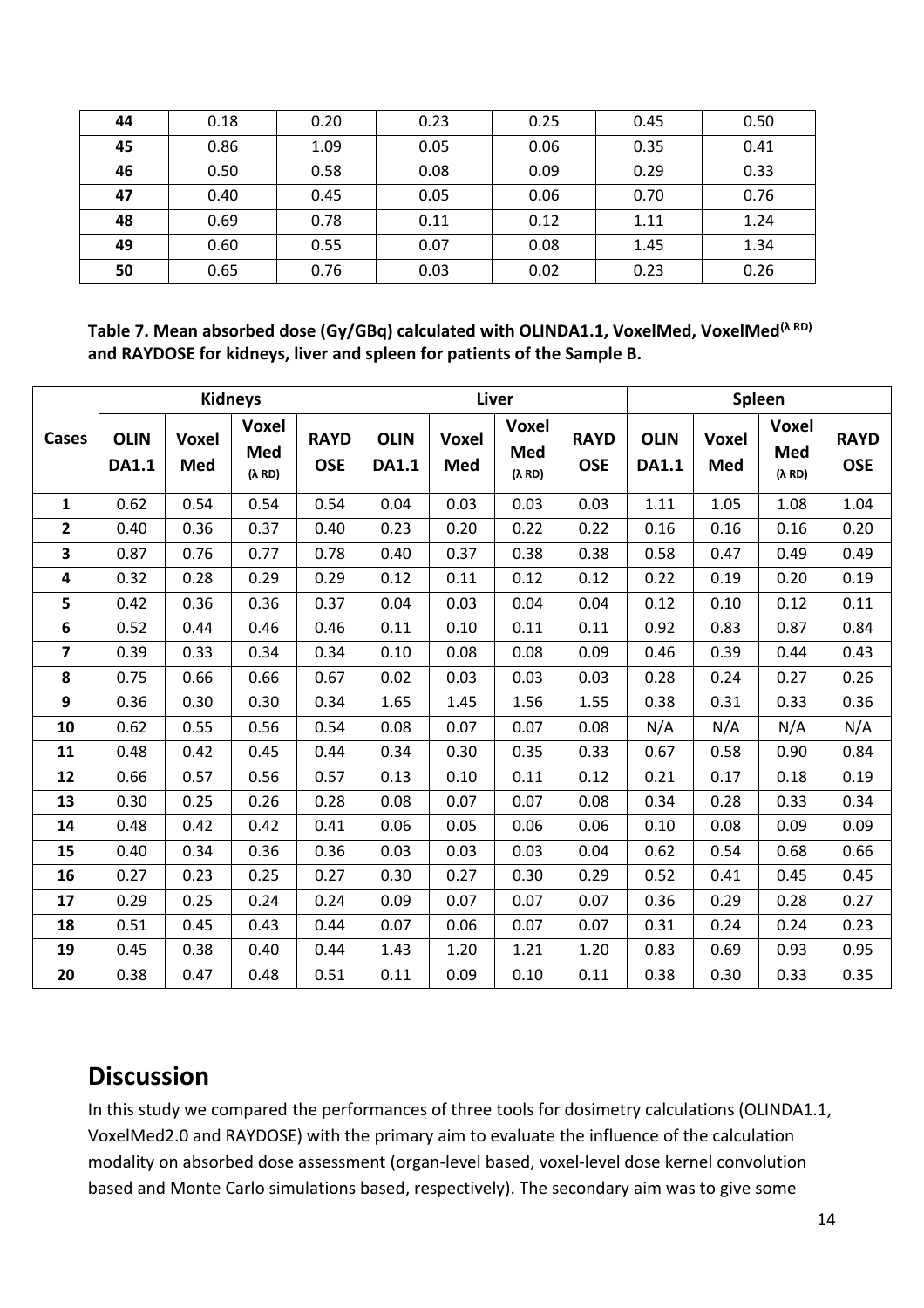recommendations about the choice of the adequate technique for dosimetry calculation to be implemented in a hospital, in a research centre or in an academic institute (clinical or research purpose; small or large number of patients; clinical trials only or standard procedures). This analysis was performed in standard conditions by acquisition and processing of radioactive phantoms (provided with inserts of specific volume and geometry) and in clinical conditions over a large cohort of patients (a selection of clinical cases taken from a clinical trial in which dosimetry had already been calculated). Clinical conditions are indeed quite distant from and more complicated than the standard conditions achievable in a phantom for several reasons: biological kinetics in place of only physical decay of activity, serial acquisitions of functional images and associated issues related to image registration [43], motion of the patient that creates artefacts in images, irregular shape of volumes of interest, inhomogeneous activity distribution. Therefore, to consider a large sample of clinical cases was of great interest, since many studies about methods for dosimetry calculation are based on smaller groups of patients [18-20] and in a small group the inter patient variability cannot be properly investigated.

The quantitative inter-comparison between all the three software was performed between the mean values of absorbed doses. In fact, OLINDA provides only mean values, while RAYDOSE and VoxelMed2.0 (voxel-based tools) provide the dose distribution (that can be represented with DVHs) from which the mean dose values can be derived. To compare the techniques of calculation, the relative differences and the correlation between data pairs were evaluated.

For standard conditions, we evaluated discrepancies of calculated absorbed dose in a cylindrical phantom and in differently shaped inserts filled with a homogeneous radioactive solution. Table 5 shows the values of absorbed dose obtained with OLINDA1.1, VoxelMed and RAYDOSE in each of the phantoms. These values are also plotted in Fig 3. Lower values of absorbed dose were generally calculated using OLINDA, in comparison with the dose calculated with other voxel modalities. In the case of the cylindrical phantom, a good agreement was obtained between VoxelMed2.0 and RAYDOSE (discrepancy equal to 5%), while larger difference was observed between VoxelMed2.0 and OLINDA (13%). Absorbed dose map provided by VoxelMed and RAYDOSE showed similar spatial distribution, close values of standard deviation across voxels (around 20%) and analogues slope in DVHs (Fig. 4).

To compare the calculation techniques in different conditions of volume and geometry the Geometrical phantoms were acquired. Relative differences in absorbed dose depend on the shape and on the volume of the inserts; smaller is the volume and further from a regular sphere is the shape, more the relative difference is higher. In the Geometrical phantom the toroidal inserts provided the greatest discordance (relative difference with VoxelMed dose ranging from -52% to - 41% for OLINDA and from -25% to -16% for RAYDOSE), while in the other inserts differences ranged between [-23%, 0%] for OLINDA1.1 and [-8%, +4%] for RAYDOSE. On one hand, the insert dose calculations in OLINDA were performed using the sphere model, since OLINDA only allows to perform dosimetry calculation for specified models (i.e. organs or spheres). This approximation might explain the huge discrepancies obtained with the voxel-based methods. On the other hand, a reason for the difference between RAYDOSE and VoxelMed is that the latter applies a mask before the convolution, while RAYDOSE does not. This contribution affects calculations in so far as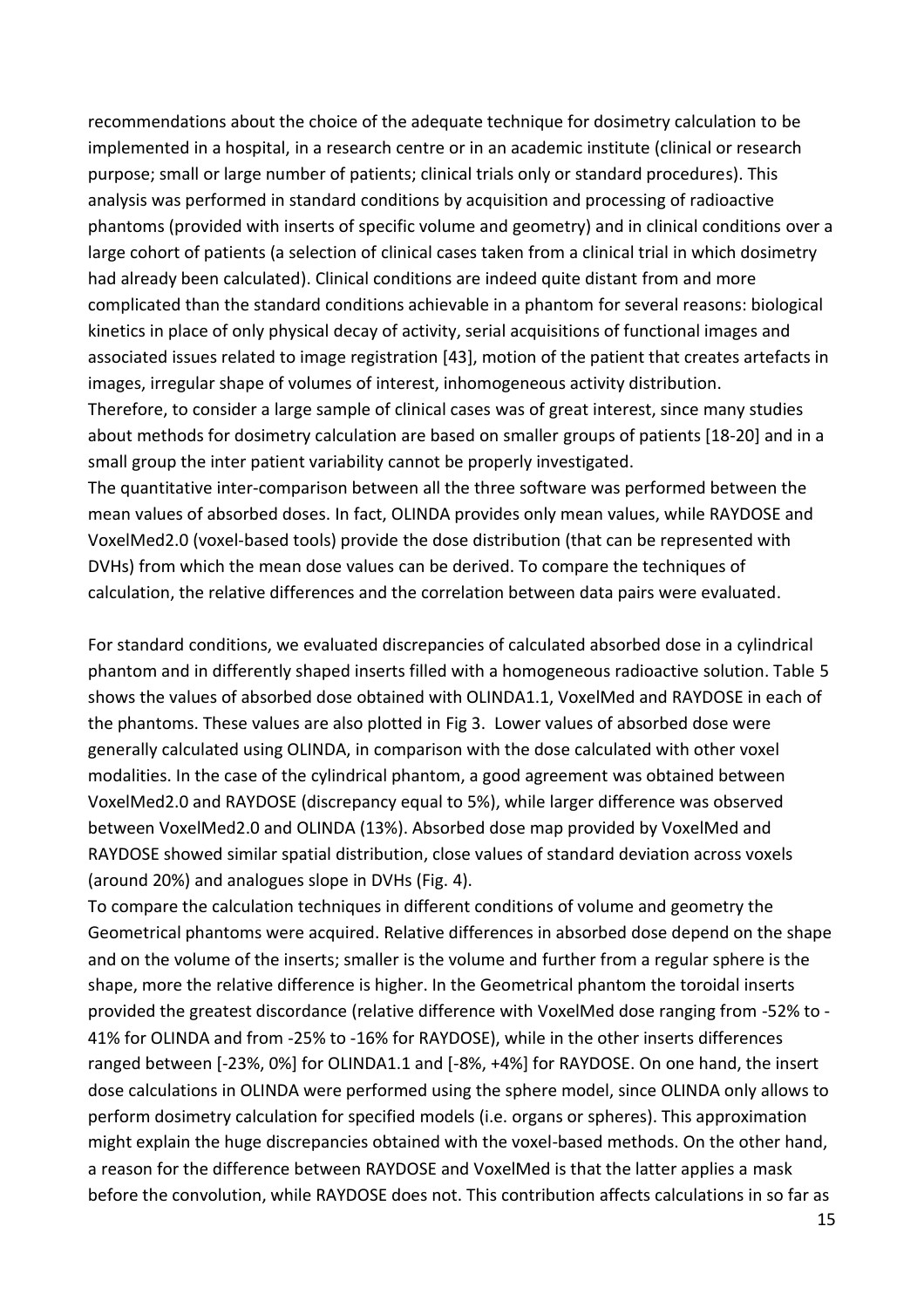the geometry and the volume of the insert may influence the activity distribution and leave empty spaces around or inside the objects. This effect is especially pronounced, for example, in the case of the toroid. The application of a mask also implies the lack of photon cross irradiation contribution between inserts, which has an impact on dose calculation (contribution around 5% [19]). Discrepancies of calculated doses in the Anthropomorphic phantom were smaller in comparison with the Geometrical phantom. Relative differences around 4% and 11% for RAYDOSE and OLINDA, compared to the VoxelMed dose, were obtained. The larger volume of the inserts and the use of a more appropriate model in OLINDA is likely to have reduced the discrepancies. These results pointed out the tendency to provide higher value of absorbed doses calculated with the RADAR organ dosimetry (OLINDA) method in comparison to voxel-level dosimetry techniques. These differences could be partially due to that OLINDA assumes all electron sources to be locally deposited, while this assumption is not realized using voxel-based approaches. This tendency was shown also by other authors. Kletting et al [18] in their study obtained doses for their software NUKDOS around 1% to 2% lower than values obtained with OLINDA according to their workflow. However, NUKDOS performs voxel-dosimetry based on one SPECT/CT and on a series of planar images to determine the organ pharmacokinetics, making it much closer to organ-level dosimetry approach than VoxelMed. Hippeläinen et al [19] reported relative differences of 6%, 5%, 0% for left kidney, right kidney and spleen respectively when comparing their dosimetry software HIRD with an analytical dose calculation in the dynamic XCAT phantom study. These values were obtained in closer condition to our study than NUKDOS and can be compared to values around 11% collected in Table 5.

An advantage of voxel-based methods is the ability to calculate DVHs and to show isodose lines, which can assist in treatment optimization [8,44]. The DVH is already extensively used in EBRT, and it is an important instrument to predict the effect of absorbed dose to tumour and tissues, as supported by [45-47]. With reference to DVHs, VoxelMed and RAYDOSE for geometrical and anatomical inserts provide similar slopes, demonstrating a good accordance for the spatial distribution of the dose calculated with these two techniques (Fig 5). DVHs explain the differences discussed above between the mean values for absorbed doses, by adding the value of the dose distribution analysis.

The differences and the weak points in dose calculations pointed out on phantoms become essential to investigate and to explain the differences in clinical cases. Two different clinical comparisons were performed. For a copious number of patients (Sample A) dosimetry was calculated with OLINDA1.1 (as in clinical trial) and VoxelMed, while for a smaller and independent number of patients (Sample B) all the three software were considered. Similarly to the phantoms, also for patients it was observed the tendency to provide lower value of absorbed dose calculated with voxel-level techniques in comparison with the organ-level technique. In Sample A, VoxelMed calculated dose was 8% lower than OLINDA1.1 calculated dose (for all patients and all organs). This value is smaller than the 11% obtained with phantoms. However, large variability was observed (Fig. 6) and the discrepancy was 11% if the absolute percentage difference was considered. The large inter-patient variability is probably due to the inhomogeneity of activity and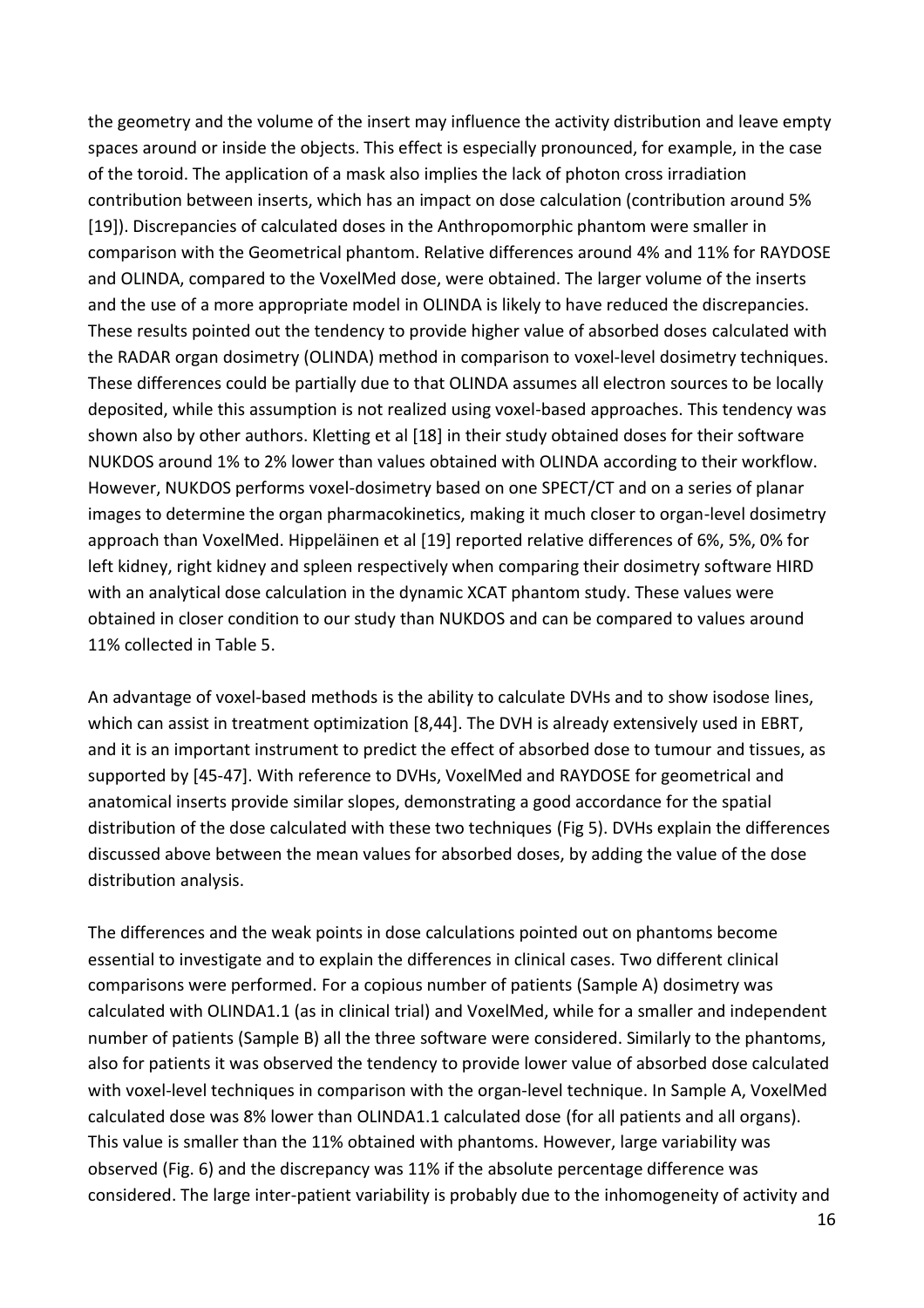the use of a set of sequential images. These results were confirmed for patients in Sample B: VoxelMed doses were 13% lower than OLINDA1.1 doses (14% in absolute values) and 8% lower than RAYDOSE doses (9% in absolute values). Similarly, to the phantoms, patient differences were lower and correlations larger (0.79 against 0.97) between VoxelMed and RAYDOSE than OLINDA1.1. Furthermore, correlation was larger with liver than with kidney and spleen in both cases. This is probably due for kidneys to the smaller volume in comparison with liver and for spleen to the breathing artefacts that likely hugely affect the quality of the rigid registration of sequential images (and then of the dose calculation), as reported also by Hippeläinen et al. [19]. Finally, the importance of the activity integration technique in the dose calculation was pointed out: the smallest discrepancies and almost perfect correlation (LC~1) between VoxelMed and RAYDOSE results were obtained when the same decay constant was used.

Compared to the work from the same group previously published [23], the present study provides a very large cohort of patients from the same clinical trial to support data with good statistics. Besides, the new version of VoxelMed (VoxelMed2.0) is run, which is different from the previous version for several points presented in section B.4.1, and also a Monte Carlo based software was considered for comparison. The main drawback of the previous study was to consider VOIs drawn in different workstations for each dosimetry tool, though the set of images was the same. This aspect was considered a source of inaccuracy in the comparison at that time. The average relative difference between VoxelMed and OLINDA in that work was 30% in kidneys in clinical cases, while it decreased down to 14% in this study.

These ameliorations compared to the previous work of the same group and the actual presentation of three different techniques to cover almost all the current possibilities for dosimetry computation allow to delineate the recommendations to the user that has been approaching dosimetry for the first time.

Following the results of the present work, authors can conclude that in dosimetry calculations and in the harmonization process of different dosimetry software there are critical steps that may be summarized as: contouring of volumes of interest; matrices of S values and type of convolution used to calculate absorbed doses; calculation over the whole field or on a restricted region of the 3D image; time activity curve fitting and integral from the first to the last image time point; time activity curve extrapolated from the last time point to infinity; time required for calculations; degree of personalization of the technique.

The use of different settings in these steps may provide very different results: all these steps should be deeply investigated on several real cases before implementing a new home-made or commercial system, based on voxel level or on organ level calculations.

# **Conclusion**

This study provides valuable confirmation that different results may be obtained with different calculation modalities, especially when using organ-level rather than voxel-level methods.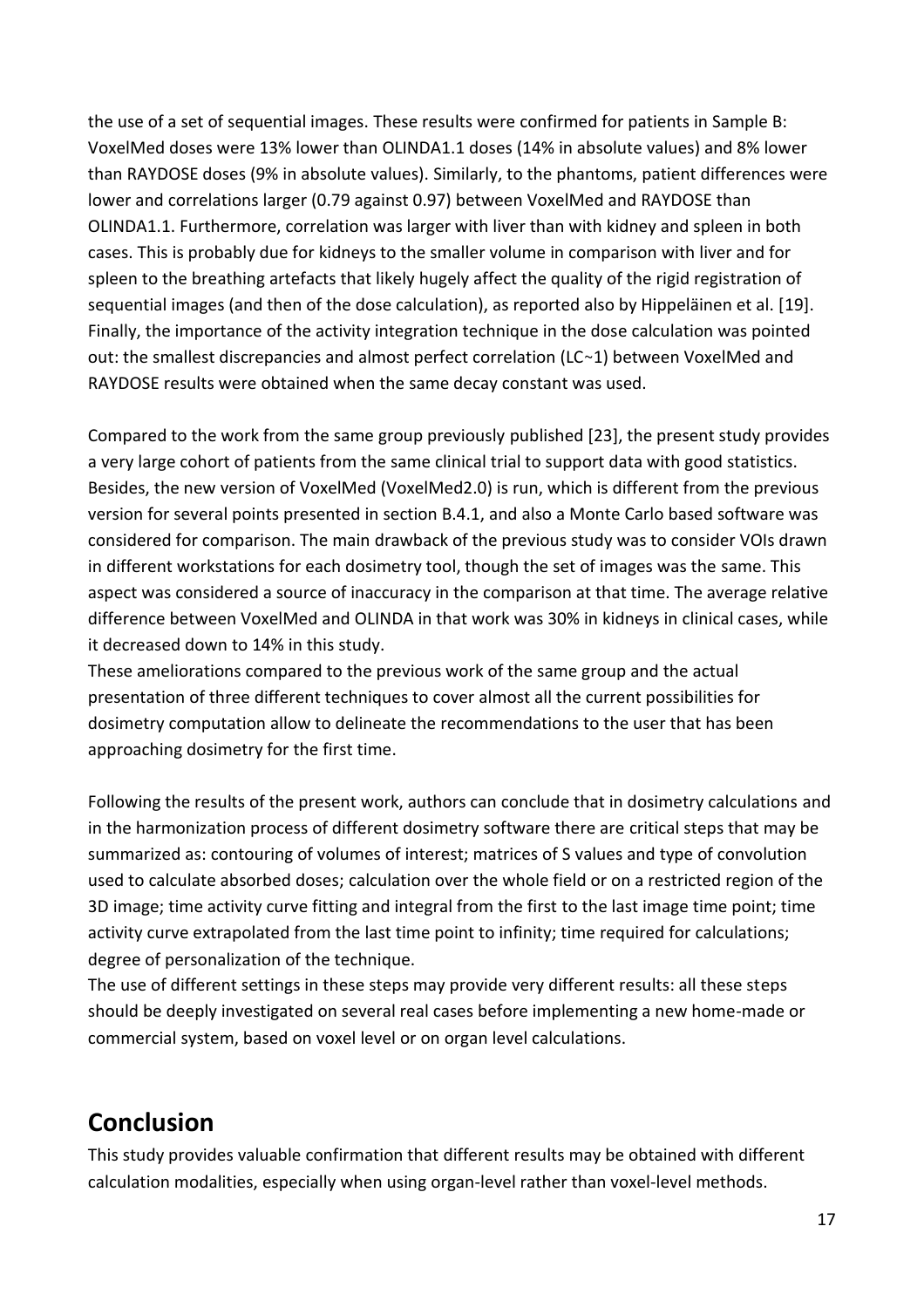If a more personalised dosimetry is desired, then a voxel-level method should be preferred. A voxel based calculation allows anyway to calculate a mean absorbed dose value as average of the voxel values inside a volume of interest. The overall time required for computation may be longer for voxel based than for organ based techniques, depending on the software used. The homemade software provides a full customization of the procedure, yet the calculation can be tricky. The commercial systems for a 3D workflow can be safer for the user and easier to use, but the proper customization may be difficult for the user.

Among the voxel based techniques, the MC simulations, though considered the most accurate, may sometimes take too long to calculate dosimetry or may require very powerful computers to run fast. These two characteristics can be more adequate for a research hospital or university, than for exclusive clinical use on a high number of patients. For the latter, an easy to use system (organ or voxel based) could be the best choice until new advanced, fast and practical computation systems are not available on a large scale.

The difference in the choice of the proper calculation system is made also by the need to calculate absorbed dose to organs at risk only, or to organs and tumours. The voxel based techniques should be preferred in all those cases in which tumour absorbed dose is to calculate, especially in case of less extended tumours with irregular shapes far from the spherical geometry.

## **References**

- 1. Yonekura Y, Mattsson S, Flux G, Bolch WE, Dauer LT, Fisher DR et al. ICRP Publication 140: Radiological Protection in Therapy with Radiopharmaceuticals. Ann ICRP. 2019 Sep;48(1):5-95.
- 2. [Bodei L,](https://www.ncbi.nlm.nih.gov/pubmed/?term=Bodei%20L%5BAuthor%5D&cauthor=true&cauthor_uid=23389427) [Mueller-Brand J,](https://www.ncbi.nlm.nih.gov/pubmed/?term=Mueller-Brand%20J%5BAuthor%5D&cauthor=true&cauthor_uid=23389427) [Pavel ME,](https://www.ncbi.nlm.nih.gov/pubmed/?term=Pavel%20ME%5BAuthor%5D&cauthor=true&cauthor_uid=23389427) [Hörsch D,](https://www.ncbi.nlm.nih.gov/pubmed/?term=H%C3%B6rsch%20D%5BAuthor%5D&cauthor=true&cauthor_uid=23389427) [O'Dorisio MS](https://www.ncbi.nlm.nih.gov/pubmed/?term=O%27Dorisio%20MS%5BAuthor%5D&cauthor=true&cauthor_uid=23389427) et al. The joint IAEA, EANM, and SNMMI practical guidance on peptide receptor radionuclide therapy (PRRNT) in neuroendocrine tumours. [Eur J Nucl Med Mol Imaging.](https://www.ncbi.nlm.nih.gov/pubmed/23389427) 2013 May;40(5):800-16.
- 3. [Strosberg J,](https://www.ncbi.nlm.nih.gov/pubmed/?term=Strosberg%20J%5BAuthor%5D&cauthor=true&cauthor_uid=28076709) [El-Haddad G,](https://www.ncbi.nlm.nih.gov/pubmed/?term=El-Haddad%20G%5BAuthor%5D&cauthor=true&cauthor_uid=28076709) [Wolin E,](https://www.ncbi.nlm.nih.gov/pubmed/?term=Wolin%20E%5BAuthor%5D&cauthor=true&cauthor_uid=28076709) [Hendifar A,](https://www.ncbi.nlm.nih.gov/pubmed/?term=Hendifar%20A%5BAuthor%5D&cauthor=true&cauthor_uid=28076709) [Yao J,](https://www.ncbi.nlm.nih.gov/pubmed/?term=Yao%20J%5BAuthor%5D&cauthor=true&cauthor_uid=28076709) [Chasen B](https://www.ncbi.nlm.nih.gov/pubmed/?term=Chasen%20B%5BAuthor%5D&cauthor=true&cauthor_uid=28076709) et al. Phase 3 Trial of 177Lu-Dotatate for Midgut Neuroendocrine Tumors[. N Engl J Med.](https://www.ncbi.nlm.nih.gov/pubmed/28076709) 2017 Jan 12;376(2):125-135.
- 4. [Campana D,](https://www.ncbi.nlm.nih.gov/pubmed/?term=Campana%20D%5BAuthor%5D&cauthor=true&cauthor_uid=23619938) [Capurso G,](https://www.ncbi.nlm.nih.gov/pubmed/?term=Capurso%20G%5BAuthor%5D&cauthor=true&cauthor_uid=23619938) [Partelli S,](https://www.ncbi.nlm.nih.gov/pubmed/?term=Partelli%20S%5BAuthor%5D&cauthor=true&cauthor_uid=23619938) [Nori F,](https://www.ncbi.nlm.nih.gov/pubmed/?term=Nori%20F%5BAuthor%5D&cauthor=true&cauthor_uid=23619938) [Panzuto F,](https://www.ncbi.nlm.nih.gov/pubmed/?term=Panzuto%20F%5BAuthor%5D&cauthor=true&cauthor_uid=23619938) [Tamburrino D](https://www.ncbi.nlm.nih.gov/pubmed/?term=Tamburrino%20D%5BAuthor%5D&cauthor=true&cauthor_uid=23619938) et al. Radiolabelled somatostatin analogue treatment in gastroenteropancreatic neuroendocrine tumours: factors associated with response and suggestions for therapeutic sequence. [Eur J Nucl Med Mol Imaging.](https://www.ncbi.nlm.nih.gov/pubmed/23619938) 2013 Aug;40(8):1197-205.
- 5. Vinjamuri S, Gilbert TM, Banks M[, McKane G,](https://www.ncbi.nlm.nih.gov/pubmed/?term=McKane%20G%5BAuthor%5D&cauthor=true&cauthor_uid=23492685) [Maltby P,](https://www.ncbi.nlm.nih.gov/pubmed/?term=Maltby%20P%5BAuthor%5D&cauthor=true&cauthor_uid=23492685) [Poston G](https://www.ncbi.nlm.nih.gov/pubmed/?term=Poston%20G%5BAuthor%5D&cauthor=true&cauthor_uid=23492685) et al. Peptide receptor radionuclide therapy with (90)Y-DOTATATE/(90)Y-DOTATOC in patients with progressive metastatic neuroendocrine tumours: assessment of response, survival and toxicity. [Br J Cancer.](https://www.ncbi.nlm.nih.gov/pubmed/23492685) 2013 Apr 16;108(7):1440-8.
- 6. Strigari L, Konijnenberg M, Chiesa C[, Bardies M,](https://www.ncbi.nlm.nih.gov/pubmed/?term=Bardies%20M%5BAuthor%5D&cauthor=true&cauthor_uid=24915892) [Du Y,](https://www.ncbi.nlm.nih.gov/pubmed/?term=Du%20Y%5BAuthor%5D&cauthor=true&cauthor_uid=24915892) [Gleisner KS](https://www.ncbi.nlm.nih.gov/pubmed/?term=Gleisner%20KS%5BAuthor%5D&cauthor=true&cauthor_uid=24915892) et al. The evidence base for the use of internal dosimetry in the clinical practice of molecular radiotherapy. Eur J Nucl Med Mol Imaging 2014;41(10):1976–88.
- 7. [Ilan E,](https://www.ncbi.nlm.nih.gov/pubmed/?term=Ilan%20E%5BAuthor%5D&cauthor=true&cauthor_uid=25593115) [Sandström M,](https://www.ncbi.nlm.nih.gov/pubmed/?term=Sandstr%C3%B6m%20M%5BAuthor%5D&cauthor=true&cauthor_uid=25593115) [Wassberg C,](https://www.ncbi.nlm.nih.gov/pubmed/?term=Wassberg%20C%5BAuthor%5D&cauthor=true&cauthor_uid=25593115) [Sundin A,](https://www.ncbi.nlm.nih.gov/pubmed/?term=Sundin%20A%5BAuthor%5D&cauthor=true&cauthor_uid=25593115) [Garske-Román U,](https://www.ncbi.nlm.nih.gov/pubmed/?term=Garske-Rom%C3%A1n%20U%5BAuthor%5D&cauthor=true&cauthor_uid=25593115) [Eriksson B](https://www.ncbi.nlm.nih.gov/pubmed/?term=Eriksson%20B%5BAuthor%5D&cauthor=true&cauthor_uid=25593115) et al. Dose response of pancreatic neuroendocrine tumors treated with peptide receptor radionuclide therapy using 177Lu-DOTATATE[. J Nucl Med.](https://www.ncbi.nlm.nih.gov/pubmed/25593115) 2015 Feb;56(2):177-82.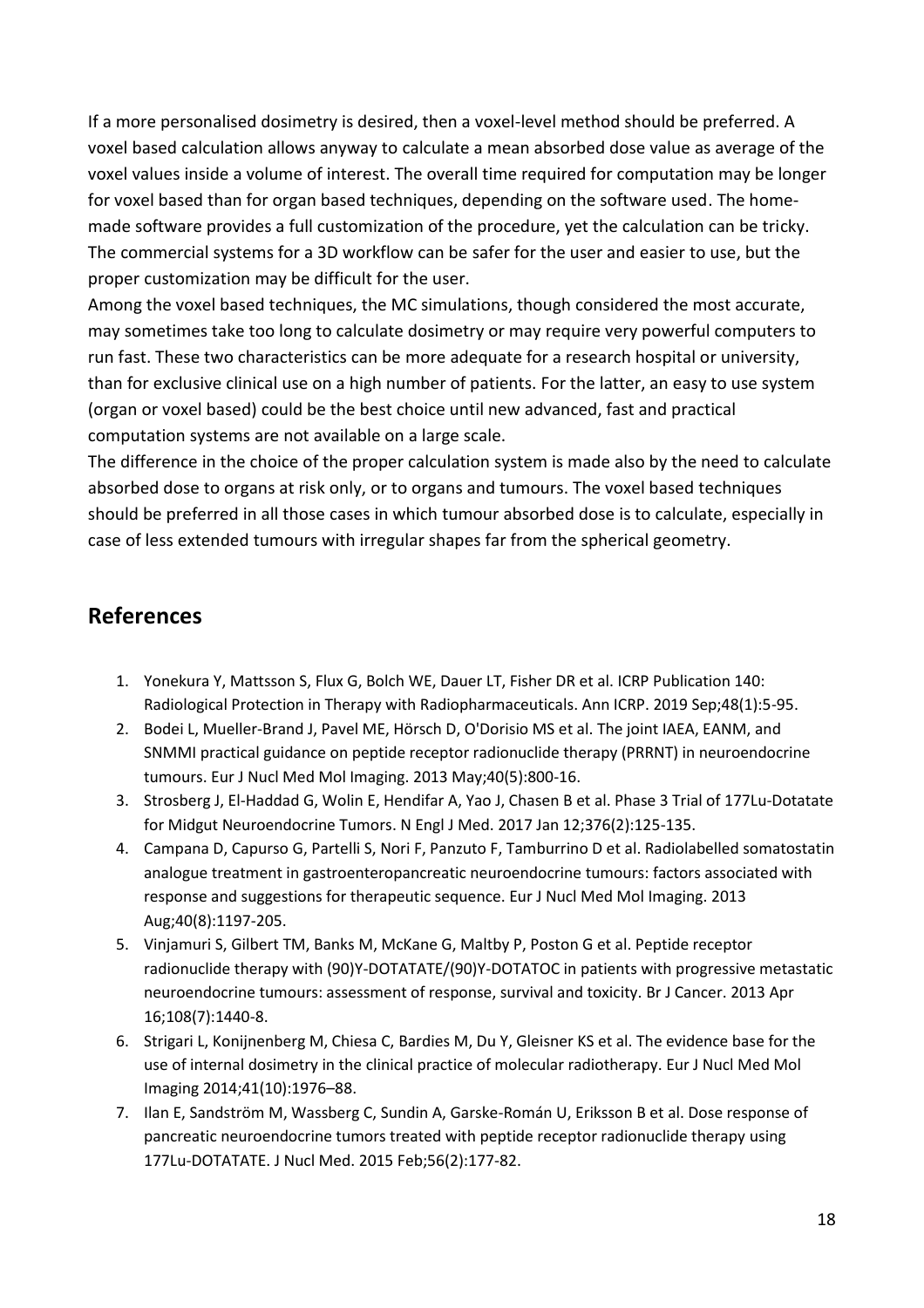- 8. Dewaraja YK, Frey EC, Sgouros G[, Brill AB,](https://www.ncbi.nlm.nih.gov/pubmed/?term=Brill%20AB%5BAuthor%5D&cauthor=true&cauthor_uid=22743252) [Roberson P,](https://www.ncbi.nlm.nih.gov/pubmed/?term=Roberson%20P%5BAuthor%5D&cauthor=true&cauthor_uid=22743252) [Zanzonico PB e](https://www.ncbi.nlm.nih.gov/pubmed/?term=Zanzonico%20PB%5BAuthor%5D&cauthor=true&cauthor_uid=22743252)t al. MIRD pamphlet No. 23: quantitative SPECT for patient-specific 3-dimensional dosimetry in internal radionuclide therapy. J Nucl Med. 2012 Aug;53(8):1310-25.
- 9. Fraass B, Doppke K, Hunt M[, Kutcher G,](https://www.ncbi.nlm.nih.gov/pubmed/?term=Kutcher%20G%5BAuthor%5D&cauthor=true&cauthor_uid=9800687) [Starkschall G,](https://www.ncbi.nlm.nih.gov/pubmed/?term=Starkschall%20G%5BAuthor%5D&cauthor=true&cauthor_uid=9800687) [Stern R](https://www.ncbi.nlm.nih.gov/pubmed/?term=Stern%20R%5BAuthor%5D&cauthor=true&cauthor_uid=9800687) et al. American Association of Physicists in Medicine Radiation Therapy Committee Task Group 53: quality assurance for clinical radiotherapy treatment planning. Med. Phys. 1998 Oct.;25(10):1773-829.
- 10. Kutcher GJ, Coia L, Gillin M[, Hanson WF,](https://www.ncbi.nlm.nih.gov/pubmed/?term=Hanson%20WF%5BAuthor%5D&cauthor=true&cauthor_uid=8058027) [Leibel S,](https://www.ncbi.nlm.nih.gov/pubmed/?term=Leibel%20S%5BAuthor%5D&cauthor=true&cauthor_uid=8058027) [Morton RJ e](https://www.ncbi.nlm.nih.gov/pubmed/?term=Morton%20RJ%5BAuthor%5D&cauthor=true&cauthor_uid=8058027)t al. Comprehensive QA for radiation oncology: Report of AAPM Radiation Therapy Committee Task Group 40. Med. Phys. 1994 Apr;21(4):581-618.
- 11. PLANET® Dose [Software]. DOSIsoft SA [cited 2020 Apr 13]. Available from: <https://www.dosisoft.com/products/planet-dose/>
- 12. [QDose®](https://www.philips.com/a-w/imalytics/specialized-modules/dosimetry.html) [Software]. ABX-CRO advanced pharmaceutical services [cited 2020 Apr 13]. Available from: https://www.quantitativedose.com/
- 13. MIM SurePlan<sup>™</sup> MRT [Software]. MIM software Inc. [cited 2020 Apr 13]. Available from: https://www.mimsoftware.com/resources/brochures
- 14. GrimesJ, Uribe C, Celler A. JADA: a graphical user interface for comprehensive internal dose assessment in nuclear medicine. Med Phys 2013 Jul;40(7):072501.
- 15. Jackson PA, Beauregard JM, Hofman MS, [Kron T,](https://www.ncbi.nlm.nih.gov/pubmed/?term=Kron%20T%5BAuthor%5D&cauthor=true&cauthor_uid=24320462) [Hogg A,](https://www.ncbi.nlm.nih.gov/pubmed/?term=Hogg%20A%5BAuthor%5D&cauthor=true&cauthor_uid=24320462) [Hicks RJ.](https://www.ncbi.nlm.nih.gov/pubmed/?term=Hicks%20RJ%5BAuthor%5D&cauthor=true&cauthor_uid=24320462) An automated voxelized dosimetry tool for radionuclide therapy based on serial quantitative SPECT/CT imaging. Med Phys. 2013 Nov;40(11):112503.
- 16. Mcjay E. A software tool for specifying voxel models for dosimetry estimation. Cancer Biother Radiopharm. 2003 Jun;18(3):379-92.
- 17. Gardin I, Bouchet LG, Assié K, [Caron J,](https://www.ncbi.nlm.nih.gov/pubmed/?term=Caron%20J%5BAuthor%5D&cauthor=true&cauthor_uid=12674095) [Lisbona A,](https://www.ncbi.nlm.nih.gov/pubmed/?term=Lisbona%20A%5BAuthor%5D&cauthor=true&cauthor_uid=12674095) [Ferrer L](https://www.ncbi.nlm.nih.gov/pubmed/?term=Ferrer%20L%5BAuthor%5D&cauthor=true&cauthor_uid=12674095) et al. Voxeldose: a computer for 3-D dose calculation in therapeutic nuclear medicine. Cancer Biother Radiopharm. 2003 Feb;18(1):109-15.
- 18. P. Kletting , Schimmel S, Hänscheid H, [Luster M,](https://www.ncbi.nlm.nih.gov/pubmed/?term=Luster%20M%5BAuthor%5D&cauthor=true&cauthor_uid=25791740) [Fernández M,](https://www.ncbi.nlm.nih.gov/pubmed/?term=Fern%C3%A1ndez%20M%5BAuthor%5D&cauthor=true&cauthor_uid=25791740) [Nosske D](https://www.ncbi.nlm.nih.gov/pubmed/?term=Nosske%20D%5BAuthor%5D&cauthor=true&cauthor_uid=25791740) et al. The NUKDOS software for treatment planning in molecular radiotherapy. Z Med Phys. 2015 Sep;25(3):264-74.
- 19. Hippeläinen ET, Tenhunen MJ, Mäenpää, [Heikkonen JJ,](https://www.ncbi.nlm.nih.gov/pubmed/?term=Heikkonen%20JJ%5BAuthor%5D&cauthor=true&cauthor_uid=28338529) [Sohlberg AO.](https://www.ncbi.nlm.nih.gov/pubmed/?term=Sohlberg%20AO%5BAuthor%5D&cauthor=true&cauthor_uid=28338529) [Dosimetry software Hermes](http://journals.lww.com/nuclearmedicinecomm/Abstract/2017/05000/Dosimetry_software_Hermes_Internal_Radiation.1.aspx)  [Internal Radiation Dosimetry: from quantitative image reconstruction to voxel-level absorbed dose](http://journals.lww.com/nuclearmedicinecomm/Abstract/2017/05000/Dosimetry_software_Hermes_Internal_Radiation.1.aspx)  [distribution.](http://journals.lww.com/nuclearmedicinecomm/Abstract/2017/05000/Dosimetry_software_Hermes_Internal_Radiation.1.aspx) Nucl Med Commun. 2017 May;38(5):357-365.
- 20. Kost SD, Dewaraja YK, Abramson RG, [Stabin MG.](https://www.ncbi.nlm.nih.gov/pubmed/?term=Stabin%20MG%5BAuthor%5D&cauthor=true&cauthor_uid=25594357) VIDA: a voxel-based dosimetry method for targated radionuclide therapy using Geant4. Cancer Biother. Radiopharm. 2015 Feb;30(1):16-26.
- 21. Stabin MG, Sparks RB, Crowe E. OLINDA/EXM: the second-generation personal computer software for internal dose assessment in nuclear medicine. J Nucl Med. 2005 Jun;46(6):1023-7.
- 22. [Stabin MG,](https://www.ncbi.nlm.nih.gov/pubmed/?term=Stabin%20MG%5BAuthor%5D&cauthor=true&cauthor_uid=28887400) [Siegel JA.](https://www.ncbi.nlm.nih.gov/pubmed/?term=Siegel%20JA%5BAuthor%5D&cauthor=true&cauthor_uid=28887400) RADAR Dose Estimate Report: A Compendium of Radiopharmaceutical Dose Estimates Based on OLINDA/EXM Version 2.0[. J Nucl Med.](https://www.ncbi.nlm.nih.gov/pubmed/28887400) 2018 Jan;59(1):154-160.
- 23. Grassi E, Fioroni F, Ferri V[, Mezzenga E,](https://www.ncbi.nlm.nih.gov/pubmed/?term=Mezzenga%20E%5BAuthor%5D&cauthor=true&cauthor_uid=25457430) [Sarti MA,](https://www.ncbi.nlm.nih.gov/pubmed/?term=Sarti%20MA%5BAuthor%5D&cauthor=true&cauthor_uid=25457430) [Paulus T](https://www.ncbi.nlm.nih.gov/pubmed/?term=Paulus%20T%5BAuthor%5D&cauthor=true&cauthor_uid=25457430) et al. Quantitative comparison between the commercial software STRATOS(®) by Philips and a homemade software for voxel-dosimetry in radiopeptide therapy. Phys Med. 2015 Feb;31(1):72-9.
- 24. Marcatili S, Pettinato C, Daniels S[, Lewis G,](https://www.ncbi.nlm.nih.gov/pubmed/?term=Lewis%20G%5BAuthor%5D&cauthor=true&cauthor_uid=23514870) [Edwards P,](https://www.ncbi.nlm.nih.gov/pubmed/?term=Edwards%20P%5BAuthor%5D&cauthor=true&cauthor_uid=23514870) [Fanti S](https://www.ncbi.nlm.nih.gov/pubmed/?term=Fanti%20S%5BAuthor%5D&cauthor=true&cauthor_uid=23514870) et al. [Development and validation of](https://www.ncbi.nlm.nih.gov/pubmed/23514870)  [RAYDOSE: a Geant4-based application for molecular radiotherapy.](https://www.ncbi.nlm.nih.gov/pubmed/23514870) Phys Med Biol. 2013 Apr 21;58(8):2491-508.
- 25. Spezi E, Lewis G. An overview of Monte Carlo treatment planning for radiotherapy. [Radiat Prot](https://www.ncbi.nlm.nih.gov/pubmed/18930928)  [Dosimetry.](https://www.ncbi.nlm.nih.gov/pubmed/18930928) 2008;131(1):123-9.
- 26. The RADAR site [Internet]. [Cited 2020 Apr 13]. Available from: [http://www.doseinfo](http://www.doseinfo-radar.com/RADAROver.html)[radar.com/RADAROver.html](http://www.doseinfo-radar.com/RADAROver.html)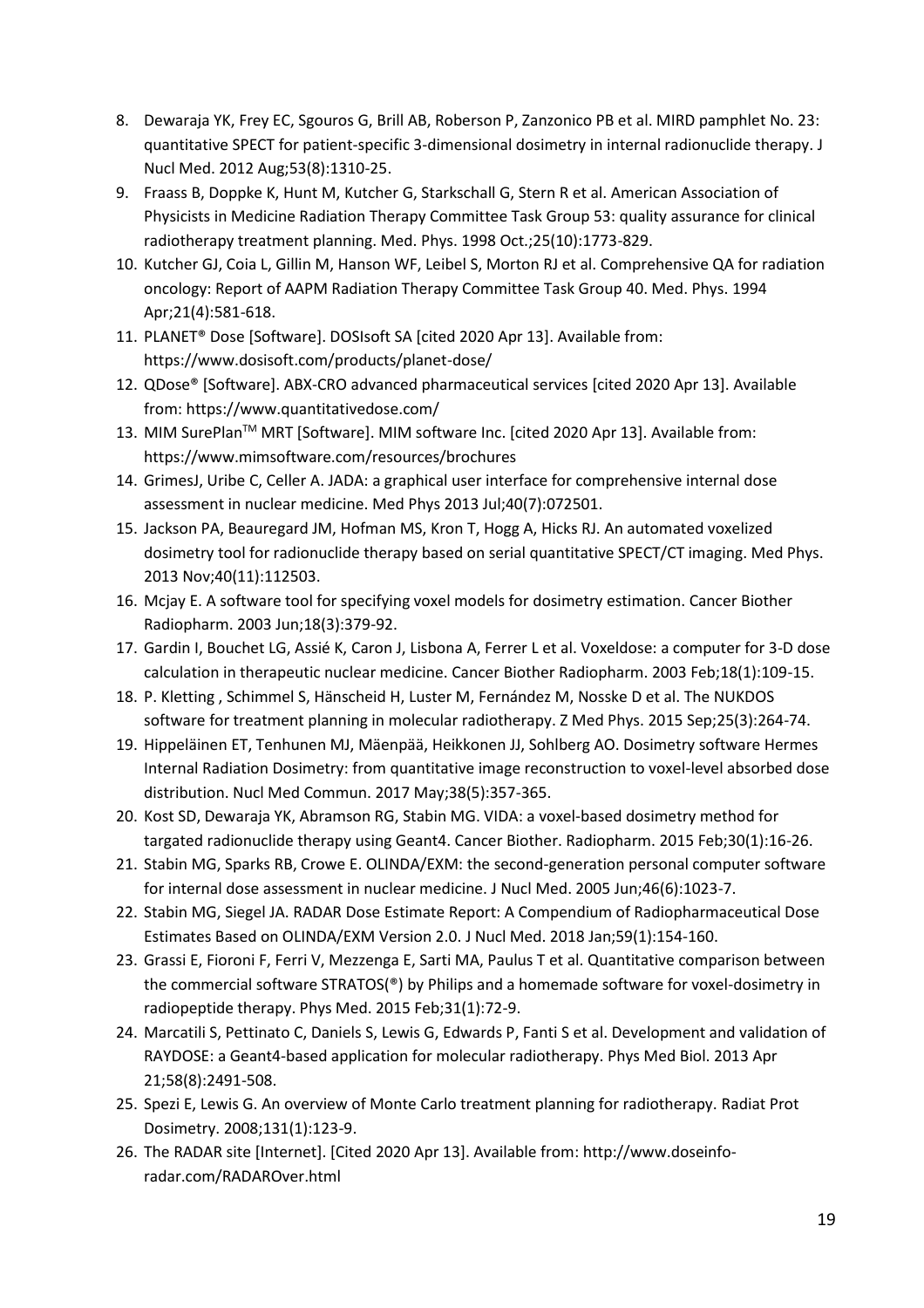- 27. Barone R, Borson-Chazot F, Valkema R, [Walrand S,](https://www.ncbi.nlm.nih.gov/pubmed/?term=Walrand%20S%5BAuthor%5D&cauthor=true&cauthor_uid=15653658) [Chauvin F,](https://www.ncbi.nlm.nih.gov/pubmed/?term=Chauvin%20F%5BAuthor%5D&cauthor=true&cauthor_uid=15653658) [Gogou L](https://www.ncbi.nlm.nih.gov/pubmed/?term=Gogou%20L%5BAuthor%5D&cauthor=true&cauthor_uid=15653658) et al. Patient-specific dosimetry in predicting renal toxicity with 90Y-DOTATOC: relevance of kidney volume and dose rate in finding a dose-effect relationship. J Nucl Med. 2005 Jan;46 Suppl 1:99s-106S.
- 28. Bodei L, Mueller-Brand J, Baum RP, [Pavel ME,](https://www.ncbi.nlm.nih.gov/pubmed/?term=Pavel%20ME%5BAuthor%5D&cauthor=true&cauthor_uid=23389427) [Hörsch D,](https://www.ncbi.nlm.nih.gov/pubmed/?term=H%C3%B6rsch%20D%5BAuthor%5D&cauthor=true&cauthor_uid=23389427) [O'Dorisio MS e](https://www.ncbi.nlm.nih.gov/pubmed/?term=O%27Dorisio%20MS%5BAuthor%5D&cauthor=true&cauthor_uid=23389427)t al. The joint IAEA, EANM, and SNMMI practical guidance on peptide receptor radionuclide therapy (PRRNT) in neuroendocrine tumours. Eur J Nucl Med Mol Imaging. 2013 May;40(5):800–16.
- 29. Forrer F, Mueller-Brand J, Maecke H. Pre-therapeutic dosimetry with radiolabelled somatostatin analogues in patients with advanced neuroendocrine tumours[. Eur J Nucl Med Mol Imaging.](https://www.ncbi.nlm.nih.gov/pubmed/?term=pretherapeutic+forrer+2005) 2005 Apr;32(4):511-2.
- 30. [Forrer F,](https://www.ncbi.nlm.nih.gov/pubmed/?term=Forrer%20F%5BAuthor%5D&cauthor=true&cauthor_uid=19247653) [Krenning EP,](https://www.ncbi.nlm.nih.gov/pubmed/?term=Krenning%20EP%5BAuthor%5D&cauthor=true&cauthor_uid=19247653) [Kooij PP,](https://www.ncbi.nlm.nih.gov/pubmed/?term=Kooij%20PP%5BAuthor%5D&cauthor=true&cauthor_uid=19247653) [Bernard BF,](https://www.ncbi.nlm.nih.gov/pubmed/?term=Bernard%20BF%5BAuthor%5D&cauthor=true&cauthor_uid=19247653) [Konijnenberg M,](https://www.ncbi.nlm.nih.gov/pubmed/?term=Konijnenberg%20M%5BAuthor%5D&cauthor=true&cauthor_uid=19247653) [Bakker WH](https://www.ncbi.nlm.nih.gov/pubmed/?term=Bakker%20WH%5BAuthor%5D&cauthor=true&cauthor_uid=19247653) et al. Bone marrow dosimetry in peptide receptor radionuclide therapy with [177Lu-DOTA(0),Tyr(3)]octreotate. [Eur J](https://www.ncbi.nlm.nih.gov/pubmed/?term=krenning+2009+forrer)  [Nucl Med Mol Imaging.](https://www.ncbi.nlm.nih.gov/pubmed/?term=krenning+2009+forrer) 2009 Jul;36(7):1138-46.
- 31. [Bodei L,](https://www.ncbi.nlm.nih.gov/pubmed/?term=Bodei%20L%5BAuthor%5D&cauthor=true&cauthor_uid=18427807) [Cremonesi M,](https://www.ncbi.nlm.nih.gov/pubmed/?term=Cremonesi%20M%5BAuthor%5D&cauthor=true&cauthor_uid=18427807) [Ferrari M,](https://www.ncbi.nlm.nih.gov/pubmed/?term=Ferrari%20M%5BAuthor%5D&cauthor=true&cauthor_uid=18427807) [Pacifici M,](https://www.ncbi.nlm.nih.gov/pubmed/?term=Pacifici%20M%5BAuthor%5D&cauthor=true&cauthor_uid=18427807) [Grana CM,](https://www.ncbi.nlm.nih.gov/pubmed/?term=Grana%20CM%5BAuthor%5D&cauthor=true&cauthor_uid=18427807) [Bartolomei M](https://www.ncbi.nlm.nih.gov/pubmed/?term=Bartolomei%20M%5BAuthor%5D&cauthor=true&cauthor_uid=18427807) et al. Long-term evaluation of renal toxicity after peptide receptor radionuclide therapy with 90Y-DOTATOC and 177Lu-DOTATATE: the role of associated risk factors[. Eur J Nucl Med Mol Imaging.](https://www.ncbi.nlm.nih.gov/pubmed/?term=bodei++cremonesi+2008) 2008 Oct;35(10):1847- 56.
- 32. Grassi E, Fioroni F, Mezzenga M, Finocchiaro D, Sarti MA, Filice A et al. Impact of a commercial 3D OSEM reconstruction algorithm on the 177Lu activity quantification of SPECT/CT imaging in a Molecular Radiotherapy trial. Radiology and Diagnostic Imaging. 2017 Jan;1(1):1-7.
- 33. Lin H, Ayan A, Zhai H, Zhu T, Both S. SU-GG-I-109: A quantitative evaluation of velocity AI deformable image registration. Med Phys. 2010 Jun;37(6):3126-3126.
- 34. Uribe CF, Esquinas PL, Tanquay J[, Gonzalez M,](https://www.ncbi.nlm.nih.gov/pubmed/?term=Gonzalez%20M%5BAuthor%5D&cauthor=true&cauthor_uid=28063068) [Gaudin E,](https://www.ncbi.nlm.nih.gov/pubmed/?term=Gaudin%20E%5BAuthor%5D&cauthor=true&cauthor_uid=28063068) [Beauregard JM](https://www.ncbi.nlm.nih.gov/pubmed/?term=Beauregard%20JM%5BAuthor%5D&cauthor=true&cauthor_uid=28063068) et al. Accurancy of 177Lu activity quantification in SPECT imaging: a phantom study. EIJNMMI Phys. 2017 Dec;4(1):2.
- 35. ICRP. 1990 Recommendations of the International Commission on Radiological Protection. New York, NY: Pergamon Press; 1991. ICRP publication 60.
- 36. Cristy M, Eckerman K. Specific absorbed fractions of energy at various ages from internal photons sources. Oak Ridge, TN: Oak Ridge National Laboratory; 1987:V1–V7. ORNL/TM-8381
- 37. Bolch WE, Eckerman KF, Sgouros G, Thomas SR. MIRD pamphlet No. 21: a generalized schema for radiopharmaceutical dosimetry--standardization of nomenclature. J Nucl Med. 2009 Mar;50(3):477-84.
- 38. Bolch WE, Bouchet LG, Robertson JS, [Wessels BW,](https://www.ncbi.nlm.nih.gov/pubmed/?term=Wessels%20BW%5BAuthor%5D&cauthor=true&cauthor_uid=9935083) [Siegel JA,](https://www.ncbi.nlm.nih.gov/pubmed/?term=Siegel%20JA%5BAuthor%5D&cauthor=true&cauthor_uid=9935083) [Howell RW](https://www.ncbi.nlm.nih.gov/pubmed/?term=Howell%20RW%5BAuthor%5D&cauthor=true&cauthor_uid=9935083) et al. MIRD phamphlet No. 17: the dosimetry of nonuniform activity distribution-radionuclide S values at the voxel level. Medical Internal Radioation Dose Commettee. J Nucl Med. 1999 Jan;40(1):11S-36S.
- 39. Stringari L, Benassi M, Chiesa C, [Cremonesi M,](https://www.ncbi.nlm.nih.gov/pubmed/?term=Cremonesi%20M%5BAuthor%5D&cauthor=true&cauthor_uid=21386791) [Bodei L,](https://www.ncbi.nlm.nih.gov/pubmed/?term=Bodei%20L%5BAuthor%5D&cauthor=true&cauthor_uid=21386791) [D'Andrea M.](https://www.ncbi.nlm.nih.gov/pubmed/?term=D%27Andrea%20M%5BAuthor%5D&cauthor=true&cauthor_uid=21386791) Dosimetry in nuclear medicine therapy: radiobiology application and results, Q J Nucl Med Mol Imaging. 2011 Apr; 55(2):205-21.
- 40. Finocchiaro D, Berenato S, Grassi E, [Bertolini V4](https://www.ncbi.nlm.nih.gov/pubmed/?term=Bertolini%20V%5BAuthor%5D&cauthor=true&cauthor_uid=30738519), [Castellani G5](https://www.ncbi.nlm.nih.gov/pubmed/?term=Castellani%20G%5BAuthor%5D&cauthor=true&cauthor_uid=30738519), [Lanconelli N](https://www.ncbi.nlm.nih.gov/pubmed/?term=Lanconelli%20N%5BAuthor%5D&cauthor=true&cauthor_uid=30738519) et al. Partial volume effect of SPECT images in PRRT with 177Lu labelled somatostatin analogues: A practical solution. Phys Med. 2019 Jan;57:153-159.
- 41. Agostinelli S, Allison J, Amako K, Apostolakis J, Araujo H, Arce P et al. Geant4: a simulation toolkit. Nucl. Instrum. Methods. 2003 July;506(3):250-303.
- 42. Giavarina D. Understanding Bland Altman analysis. Biochem Med (Zagreb). 2015 Jun;25(2):141–51.
- 43. Grassi E, Fioroni F, Berenato S, [Patterson N,](https://www.ncbi.nlm.nih.gov/pubmed/?term=Patterson%20N%5BAuthor%5D&cauthor=true&cauthor_uid=29472084) [Ferri V,](https://www.ncbi.nlm.nih.gov/pubmed/?term=Ferri%20V%5BAuthor%5D&cauthor=true&cauthor_uid=29472084) [Braglia L](https://www.ncbi.nlm.nih.gov/pubmed/?term=Braglia%20L%5BAuthor%5D&cauthor=true&cauthor_uid=29472084) et al. Effect of image registration on 3D absorbed dose calculations in 177Lu-DOTATOC peptide receptor radionuclide therapy. Phys Med. 2018 Jan;45:177-185.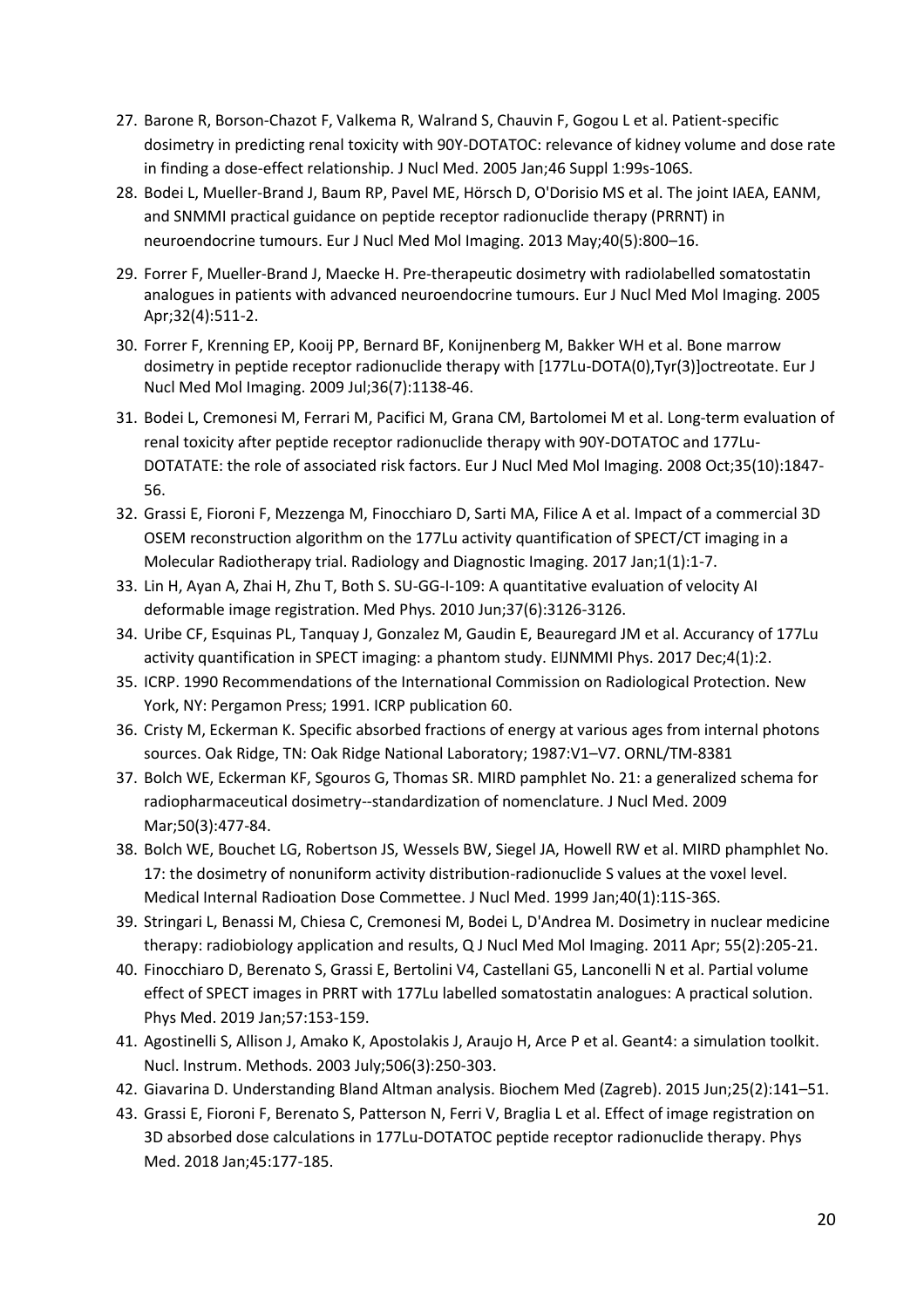- 44. Sgouros G, Barest G, Thekkumthala J, [Chui C,](https://www.ncbi.nlm.nih.gov/pubmed/?term=Chui%20C%5BAuthor%5D&cauthor=true&cauthor_uid=2231006) [Mohan R,](https://www.ncbi.nlm.nih.gov/pubmed/?term=Mohan%20R%5BAuthor%5D&cauthor=true&cauthor_uid=2231006) [Bigler RE](https://www.ncbi.nlm.nih.gov/pubmed/?term=Bigler%20RE%5BAuthor%5D&cauthor=true&cauthor_uid=2231006) et al. Tratment Planning for Internal Radionuclide Therapy: Three-Dimensional Dosimetry for Nonuniform Distributed Radionuclides. J Nucl Med 1990;31:1884-1891.
- 45. Lyman JT. Complication probability as assessed from dose-volume histograms. Radiat Red Suppl. 1985;8:S13-S19.
- 46. Kutcher GJ, Burman C. Calculation of complication probability factors for non-uniform normal tissue irradiation: the effective volume method. Int J Radiat Oncol Biol Phys. 1989 Jun;16(6):1623- 30.
- 47. Kim B, Park HC, Oh D, [Shin EH,](https://www.ncbi.nlm.nih.gov/pubmed/?term=Shin%20EH%5BAuthor%5D&cauthor=true&cauthor_uid=23120743) [Ahn YC,](https://www.ncbi.nlm.nih.gov/pubmed/?term=Ahn%20YC%5BAuthor%5D&cauthor=true&cauthor_uid=23120743) [Kim J](https://www.ncbi.nlm.nih.gov/pubmed/?term=Kim%20J%5BAuthor%5D&cauthor=true&cauthor_uid=23120743) et al. Development of the DVH management software for the biologically-guided evaluation of radiotherapy plan. Radiat Oncol J. 2012 Mar;30(1):43-8.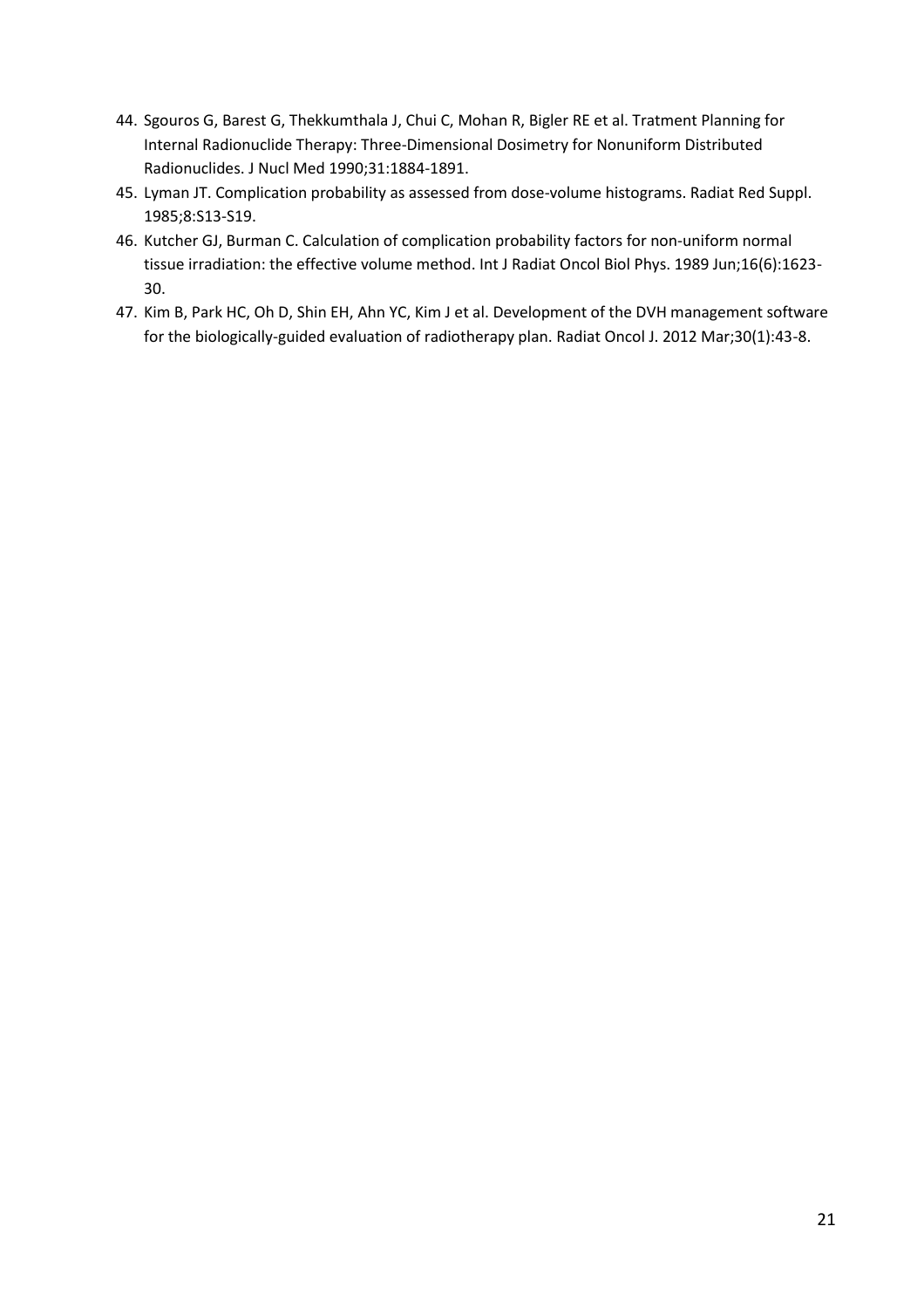









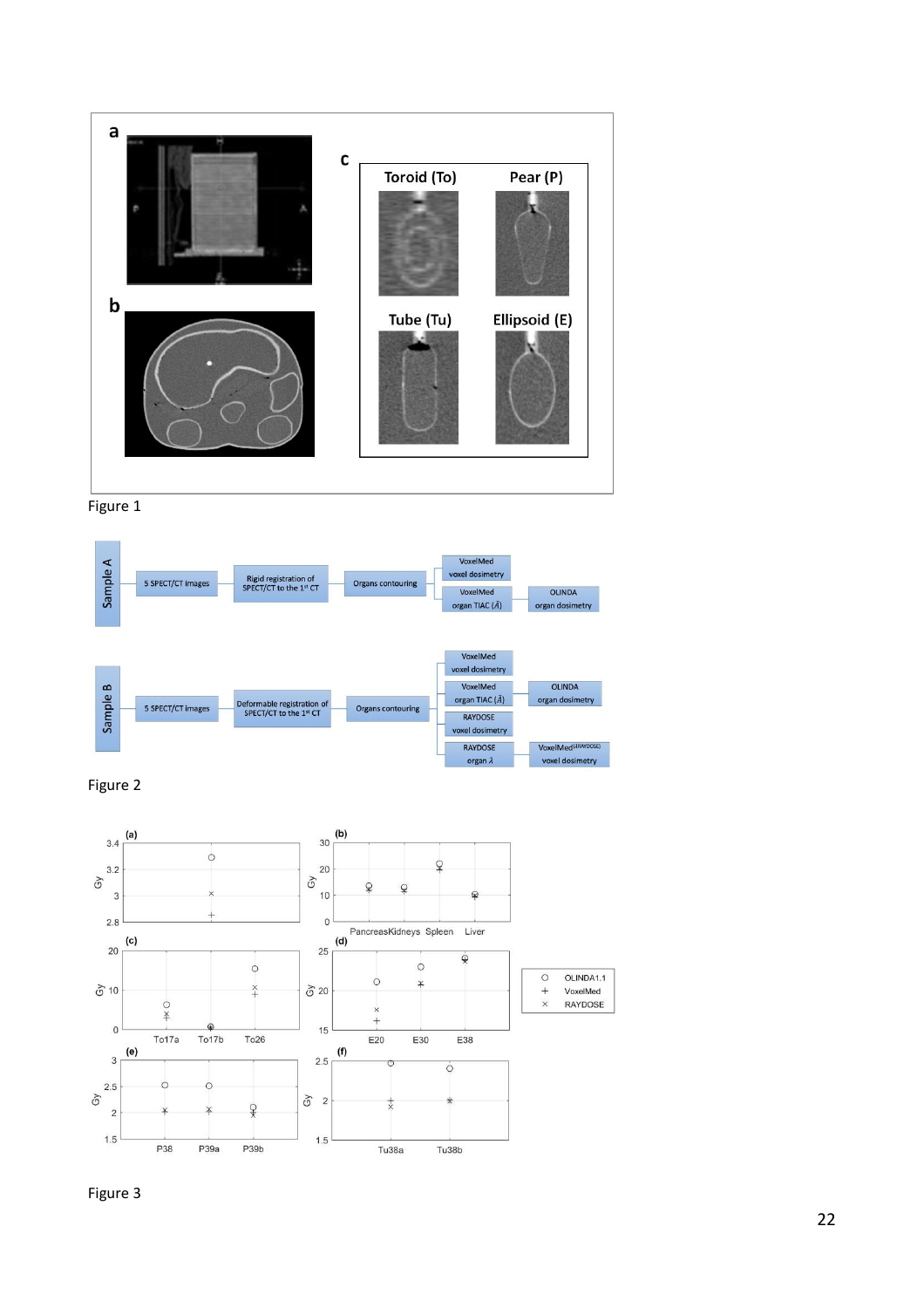

Figure 5